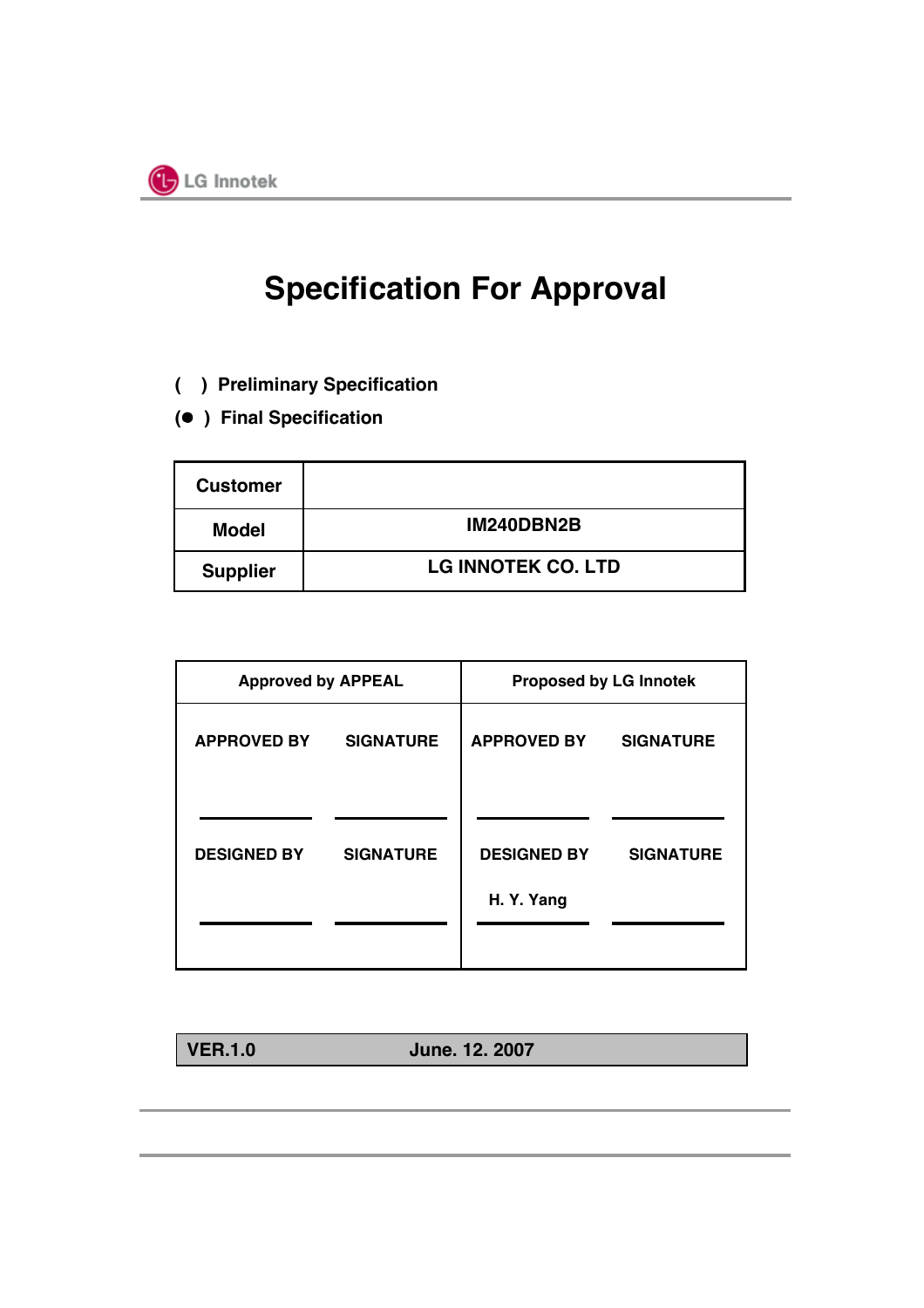

**Revision History Revision History**

(A sheet refers to the sheet number after revision)

| Date       | Rev.    | Sheet<br>(New) | <b>Contents of Modification</b> |
|------------|---------|----------------|---------------------------------|
| 2007-06-12 | $0.0\,$ |                |                                 |
| 2007-06-26 | $1.0\,$ | $30\,$         | Outline Dimension               |
|            |         |                |                                 |
|            |         |                |                                 |
|            |         |                |                                 |
|            |         |                |                                 |
|            |         |                |                                 |
|            |         |                |                                 |
|            |         |                |                                 |
|            |         |                |                                 |
|            |         |                |                                 |
|            |         |                |                                 |
|            |         |                |                                 |
|            |         |                |                                 |
|            |         |                |                                 |
|            |         |                |                                 |
|            |         |                |                                 |
|            |         |                |                                 |
|            |         |                |                                 |
|            |         |                |                                 |
|            |         |                |                                 |
|            |         |                |                                 |
|            |         |                |                                 |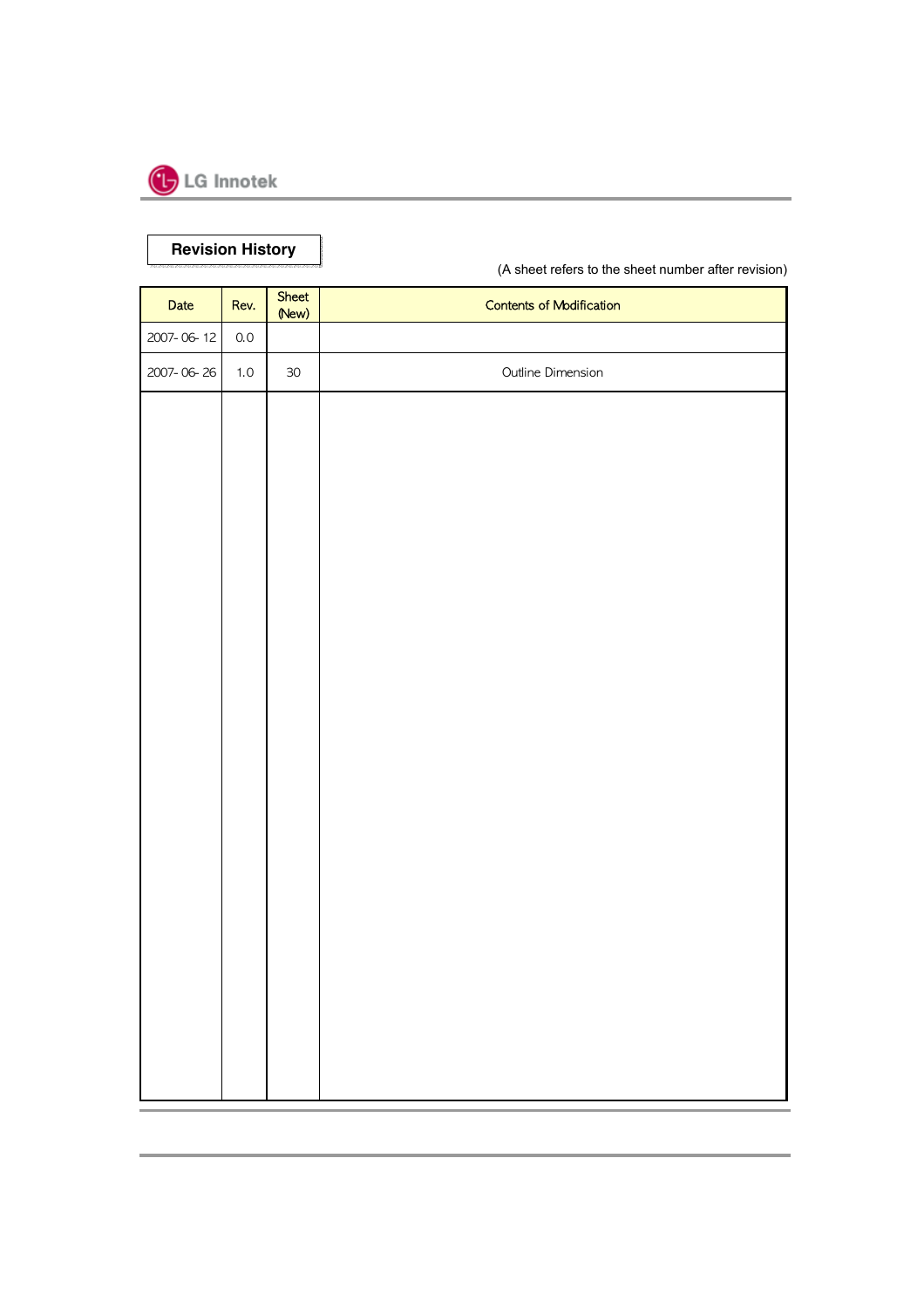

## **1. General Description**

The IM240DBN2B model is a Color TFT(Main) supplied by LG Innotek.

This Module has a 2.36 inch diagonally measured active display area with 240X320 resolution.

Each pixel is divided into Red, Green and Blue sub-pixels and dots which are arranged in vertical stripes. Main LCD color is determined with 262,000 Color signal for each pixel.

The IM240DBN2B has been designed to apply the interface method that enables low power, high speed, and high contrast.

The IM240DBN2B is intended to support applications where thin thickness, wide viewing angle ,

low power are critical factors and graphic displays are important.

| <b>Item</b>               | <b>Main Display</b>                     | <b>Remark</b> |  |  |  |  |  |  |
|---------------------------|-----------------------------------------|---------------|--|--|--|--|--|--|
| <b>Display Mode</b>       | Normally Black, Transmissive LCD        |               |  |  |  |  |  |  |
| <b>Viewing Direction</b>  | 6 O' Clock                              |               |  |  |  |  |  |  |
| <b>Driving Method</b>     | A-Si TFT Active Matrix                  |               |  |  |  |  |  |  |
| <b>Input Signals</b>      | 8, 9, 16, 18 Bit CPU, RGB I/F Parallel  |               |  |  |  |  |  |  |
| <b>Outside Dimensions</b> | 68.5mm(H) x 42.62mm(W) x 3.6mm(D)(Typ.) |               |  |  |  |  |  |  |
| <b>Active Area</b>        | 36.0mm(H) x 48.0mm(W)                   |               |  |  |  |  |  |  |
| Number of Pixels          | $240 \times$ RGB $\times$ 320 Pixels    | Note 1)       |  |  |  |  |  |  |
| <b>Pixel Pitch</b>        | $0.150$ mm $(H)$ X 0.150mm $(W)$        | Note 1)       |  |  |  |  |  |  |
| <b>Pixel Arrangement</b>  | <b>RGB Vertical stripes</b>             | Note 1)       |  |  |  |  |  |  |
| Drive IC                  | R61505U                                 |               |  |  |  |  |  |  |
| Touch panel               | Resistive - 4wire                       |               |  |  |  |  |  |  |

### **2. General Features**



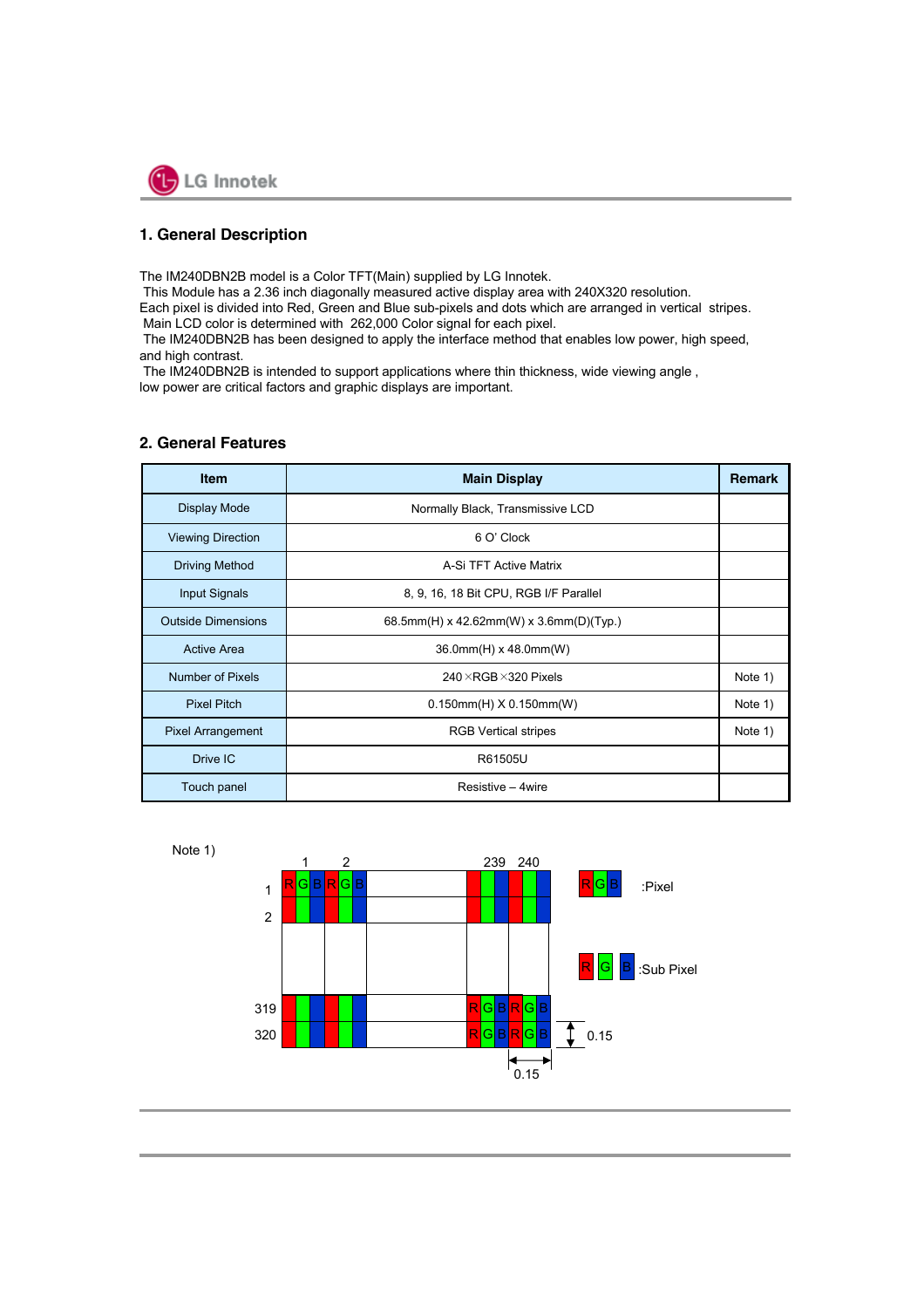## **3. Absolute Maximum Ratings**

| <b>ITEM</b>                          | <b>Symbol</b>              | Min.            | Typ. | Max. | <b>Unit</b>  | <b>Remark</b>       |
|--------------------------------------|----------------------------|-----------------|------|------|--------------|---------------------|
| Power input voltage                  | SYS-Vcc                    | $-0.3$          | 2.8  | 4.0  | V            |                     |
| Supply for logic                     | Vdd                        | $-0.3$          | 2.8  | 4.0  | V            |                     |
| Driving voltage                      | Vbat                       |                 | 3.7  |      | V            |                     |
| <b>LED Forward current</b>           | $I_F$                      | -               | -    | 25   | mA           | Per piece<br>of LED |
| <b>LED Reverse voltage</b>           | $V_{R}$                    | -               |      | 5    | V            | Per piece<br>of LED |
| <b>LED Permissible Loss</b>          | $P_D$                      | ٠               | ۰    | 120  | mW           | Per piece<br>of LED |
| <b>Storage Humidity</b>              | Hstg                       | 10              |      | 90   | %RH          | Note 1,2)           |
| Storage temperature                  | $T_{\mathtt{STG}}$         | $-30$           |      | 70   | $^{\circ}$ C | Note 1,2)           |
| <b>Operating Ambient Humidity</b>    | $H_{OP}$                   | 10 <sup>°</sup> |      | 90   | %RH          | Note 1,2)           |
| <b>Operating Ambient Temperature</b> | $\mathsf{T}_{\mathsf{OP}}$ | $-20$           |      | 60   | $^{\circ}$ C | Note 1,2)           |

The following are maximum values which, if exceeded, may cause operation or damage to the unit

Note 1) Temp.  $\leq 60^{\circ}$  , 90% RH MAX.

Temp. >60℃ , Absolute humidity shall be less than 90% RH at 60℃

Note 2) The diagram below indicates the peripheral environment of the module.

The wet bulb temperature should be kept under 39  $^{\circ}$ C and there should be no compensation

If the LSI is used above these absolute maximum ratings, it may become permanently damaged.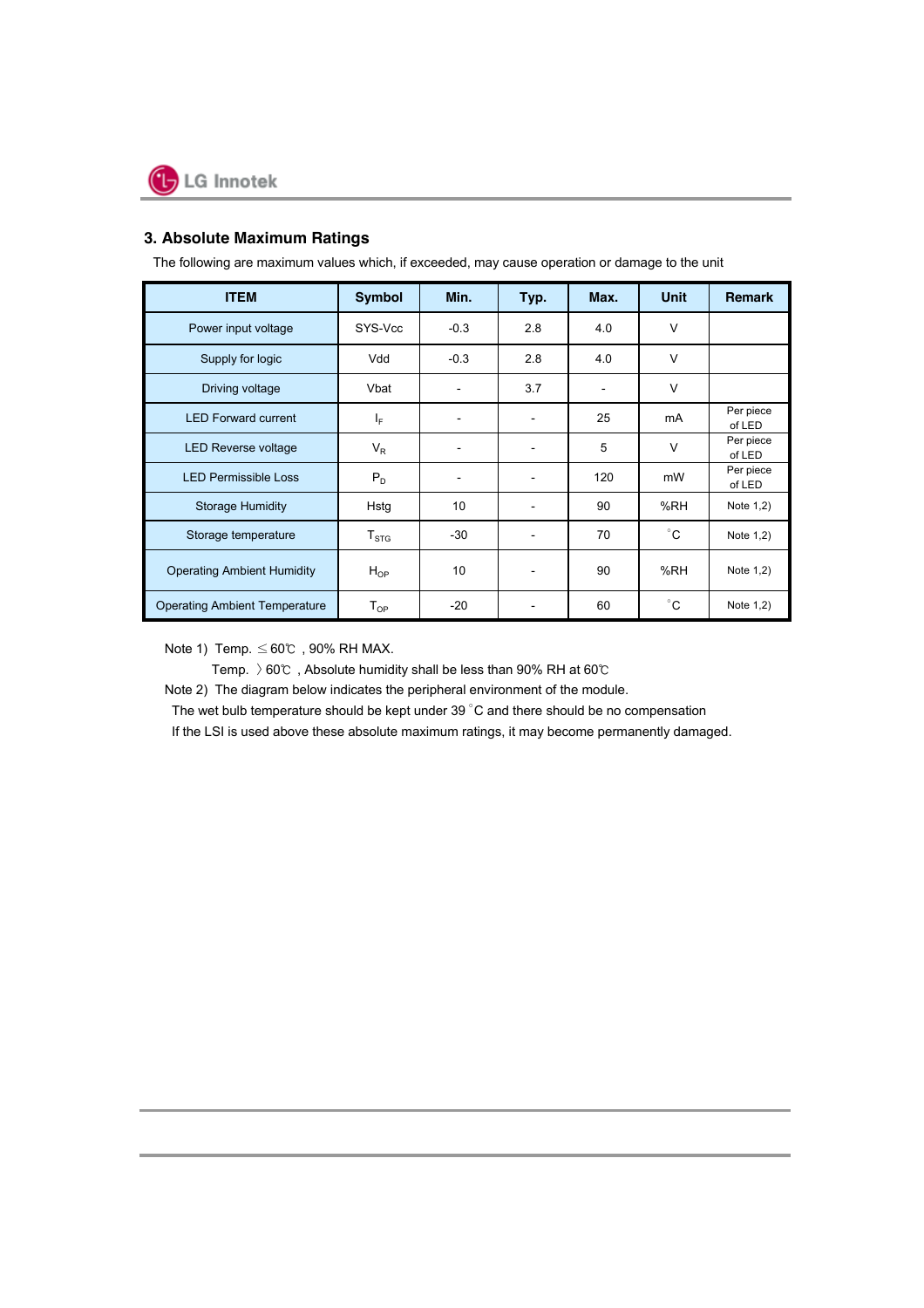

## **4. Electrical Specification** 1)

## **4.1 Main Window Display (TFT LCD)**

|                          | $(N = 10 / Ta = 25^{\circ}C)$ |            |                          |       |            |             |                    |  |  |  |  |  |  |
|--------------------------|-------------------------------|------------|--------------------------|-------|------------|-------------|--------------------|--|--|--|--|--|--|
|                          | <b>Properties</b>             | Sym.       | <b>Min</b>               | Typ.  | <b>Max</b> | <b>Unit</b> | <b>Note</b>        |  |  |  |  |  |  |
| Power Supply for Analog  |                               | Vci        | 2.5                      | 2.8   | 3.3        | V           |                    |  |  |  |  |  |  |
| Supply Voltage for Logic |                               | Vdd        | 1.65                     | 2.8   | 3.3        | V           |                    |  |  |  |  |  |  |
| Logic Signal Input       |                               | VidL       | <b>Vss</b>               |       | $0.2$ Vdd  | V           | 2)                 |  |  |  |  |  |  |
| Voltage                  |                               | VIdH       | 0.8Vdd                   |       | Vdd        | V           | 2)                 |  |  |  |  |  |  |
| Input Leak Current       |                               | IIL        | $-1$                     |       | 1          | $\mu$ A     | Vi=Vdd or GND      |  |  |  |  |  |  |
| Current                  | Vci                           | Ivci       |                          | 9     | 13         | mA          | Using LGIT Initial |  |  |  |  |  |  |
| Consumption              | <b>LED Driving</b>            | Ibat       | ۰                        | 80    | 90         | mA          |                    |  |  |  |  |  |  |
| Power<br>Consumption     | 260K                          | $P_{260K}$ | $\overline{\phantom{a}}$ | 25    | 36         | mW          |                    |  |  |  |  |  |  |
|                          | Standby Mode                  | $P_{STY}$  | -                        | 0.003 | 0.01       | mW          | 3) Only panel      |  |  |  |  |  |  |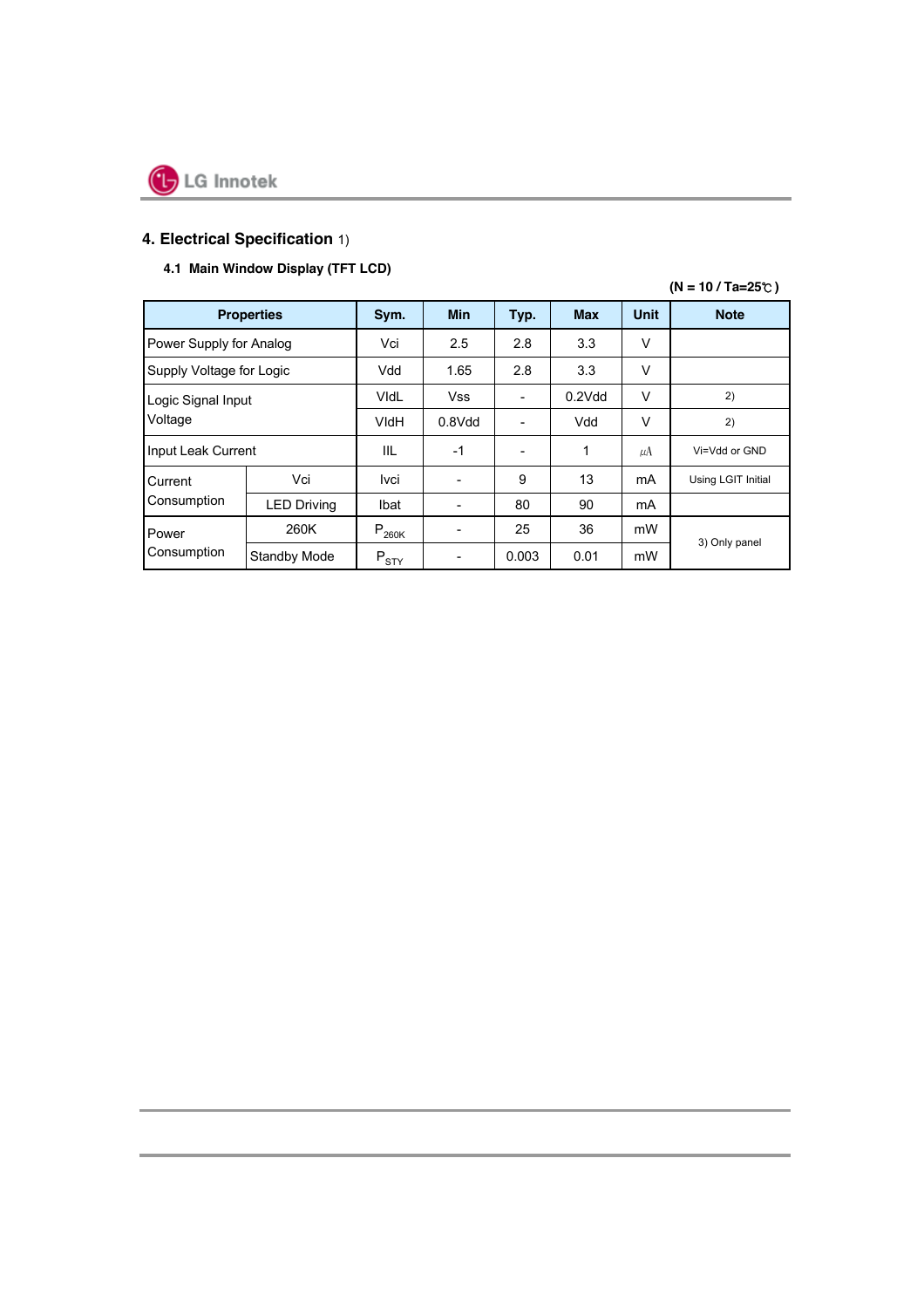

Note :

1. The recommended operating conditions refers to a range in which operation of this product is guaranteed. Should this range is exceeded, the operation cannot be guaranteed even if the values may be within the absolute maximum ratings. Accordingly, please make sure that the module is used within this range.

And these current values are measured under the condition that all device are stopped, each component is stable and Logic signal is input.

- 2. All the unused input terminals have to be connected to VDD or VSS. Please select appropriate one which meet the function required by unused terminal.
- 3. Power Consumption
	- 1) Display IC standstills while LCD is in the standby mode. Standby mode means Vdd is supplied and display IC has been reset. And these values are not peak current but constant current.
- 2) Input Vcc voltage :  $2.8V \pm 0.1V$ 
	- Test Equipment : Oscilloscope TDS5104 (Maker : Tektronix)
- 3) Measure the current after set up a current meter on Vcc Line.
	- Test Equipment : Multi-tester 85Ⅲ (Maker : FLUKE)
	- Display Tester : J600(Using recommended LGIT Initial code)
	- Resolving Power : 1/100 mA
- 4) Measure Power consumption of the display pattern, the "Color-Bar".

(These peak value is White pattern in whole area)

- 1. White
- 2. Yellow
- 3. Light blue
- 4. Green
- 5. Purple
- 6. Red
- 7. Blue
- 8. Black

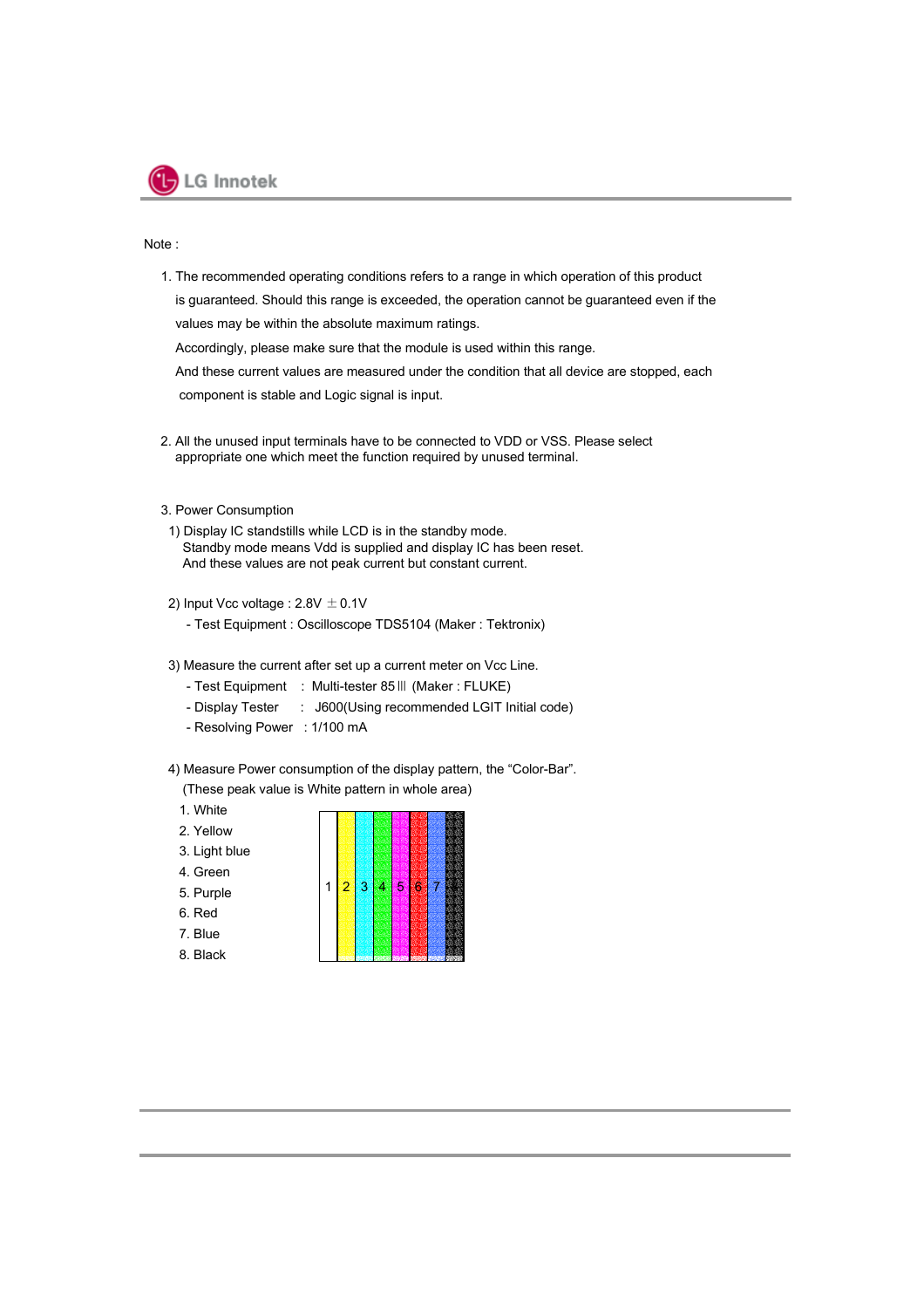

## **5. Optical Specification**

Optical characteristics are determined after the unit has been 'ON' and stable for approximately 30 minutes in a dark environment at 25 °C. The values specified are at an approximate distance 500mm from the LCD surface at a viewing angle of  $\Phi$  and  $\theta$  equal to 0  $^{\circ}$ .

Ta = 25 ( Ambient temperature ) **5.1 Main LCD (TFT)**

| <b>Spec</b>           | <b>Parameter</b>                      | <b>Symbol</b>       | <b>Condition</b>     |                | <b>Values</b> |                          | <b>Unit</b>       | <b>Notes</b> |  |  |
|-----------------------|---------------------------------------|---------------------|----------------------|----------------|---------------|--------------------------|-------------------|--------------|--|--|
|                       |                                       |                     |                      | Min            | <b>Typ</b>    | <b>Max</b>               |                   |              |  |  |
|                       | <b>Contrast Ratio</b>                 | C/R                 | $\theta = 0^{\circ}$ | 250            | 350           | ÷,                       |                   | Fig.1        |  |  |
|                       | <b>Luminance</b>                      | <b>BP</b>           | $\theta = 0^{\circ}$ | 150            | 200           | $\overline{\phantom{a}}$ | cd/m <sup>2</sup> | Fig. 2       |  |  |
|                       | Luminance<br><b>Uniformity</b>        | $\Delta \mathsf{L}$ | $\Theta = 0^{\circ}$ | 75             | 80            |                          | $\%$              | Fig. 2       |  |  |
|                       | <b>Response Time</b>                  | $Tr+Tf$             | $\theta = 0^{\circ}$ | $\blacksquare$ | 35            | 100                      | ms                | Fig. 2       |  |  |
| With Backlight LED ON |                                       | 9시                  |                      |                | 80            | $\overline{\phantom{0}}$ | $\circ$           |              |  |  |
|                       | Viewing<br>Angle                      | 3시                  | CR > 5               |                | 80            | ÷,                       | $\circ$           | Fig.4        |  |  |
|                       |                                       | 12시                 |                      | $\overline{a}$ | 80            | ÷,                       | $\circ$           |              |  |  |
|                       |                                       | 6시                  |                      |                | 80            | $\overline{\phantom{0}}$ | $\circ$           |              |  |  |
|                       |                                       | Wx                  | $\theta = 0^{\circ}$ | 0.28           | 0.31          | 0.34                     |                   |              |  |  |
|                       |                                       | Wy                  |                      | 0.28           | 0.31          | 0.34                     |                   |              |  |  |
|                       |                                       | <b>Rx</b>           | $\theta = 0^{\circ}$ | 0.59           | 0.62          | 0.65                     |                   |              |  |  |
|                       | <b>CIE</b><br><b>Color Coordinate</b> | <b>Ry</b>           |                      | 0.33           | 0.36          | 0.39                     |                   | Fig. 1       |  |  |
|                       | 1931                                  | Gx                  | $\theta = 0^{\circ}$ | 0.28           | 0.31          | 0.34                     |                   |              |  |  |
|                       |                                       | Gy                  |                      | 0.57           | 0.60          | 0.63                     |                   |              |  |  |
|                       |                                       | Bx                  | $\theta = 0^{\circ}$ | 0.12           | 0.15<br>0.18  |                          |                   |              |  |  |
|                       |                                       | By                  |                      | 0.03           | 0.06          | 0.09                     |                   |              |  |  |
|                       | <b>Color Gamut</b>                    |                     | $\theta = 0^{\circ}$ | 50             | 60            | $\blacksquare$           | $\%$              | Fig. 1       |  |  |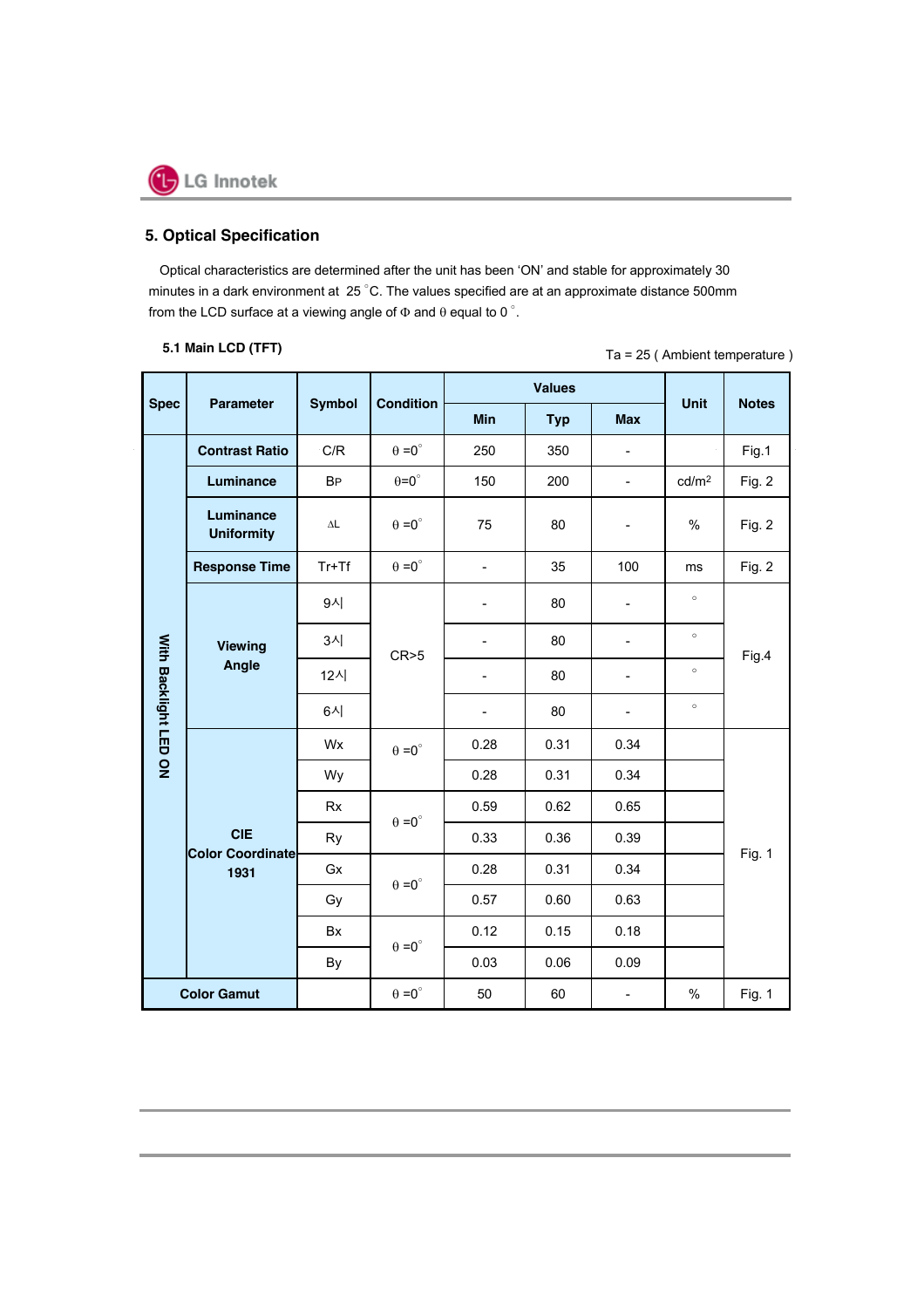

Notes :

1. Contrast Ratio(CR) is defined mathematically as :

#### **Surface Luminance with all white pixels Contrast Ratio = Surface Luminance with all black pixels**

- 2. Surface luminance is the center point across the LCD surface 500mm from the surface with all pixels displaying white. For more information see FIG 1.
- 3. Response time is the time required for the display to transition from white to black (Rising Time, Tr) and from black to white (Falling Time, Tf). For additional information see FIG 3.
- 4. Viewing angle is the angle at which the contrast ratio is greater than 10. The angles are determined for the horizontal or x axis and the vertical or y axis with respect to the z axis which is normal to the LCD surface. For more information see FIG 4.

#### **FIG. 1. Optical Characteristic Measurement Equipment and Method**



#### **<Transmissive Mode>**

- Measurement System (Measurement Procedure A) With backlight turned on
- Measuring Instrument: PR705 made by PHOTO RESEARCH
- Measuring Field : 1°
- Environment: Inside a darkroom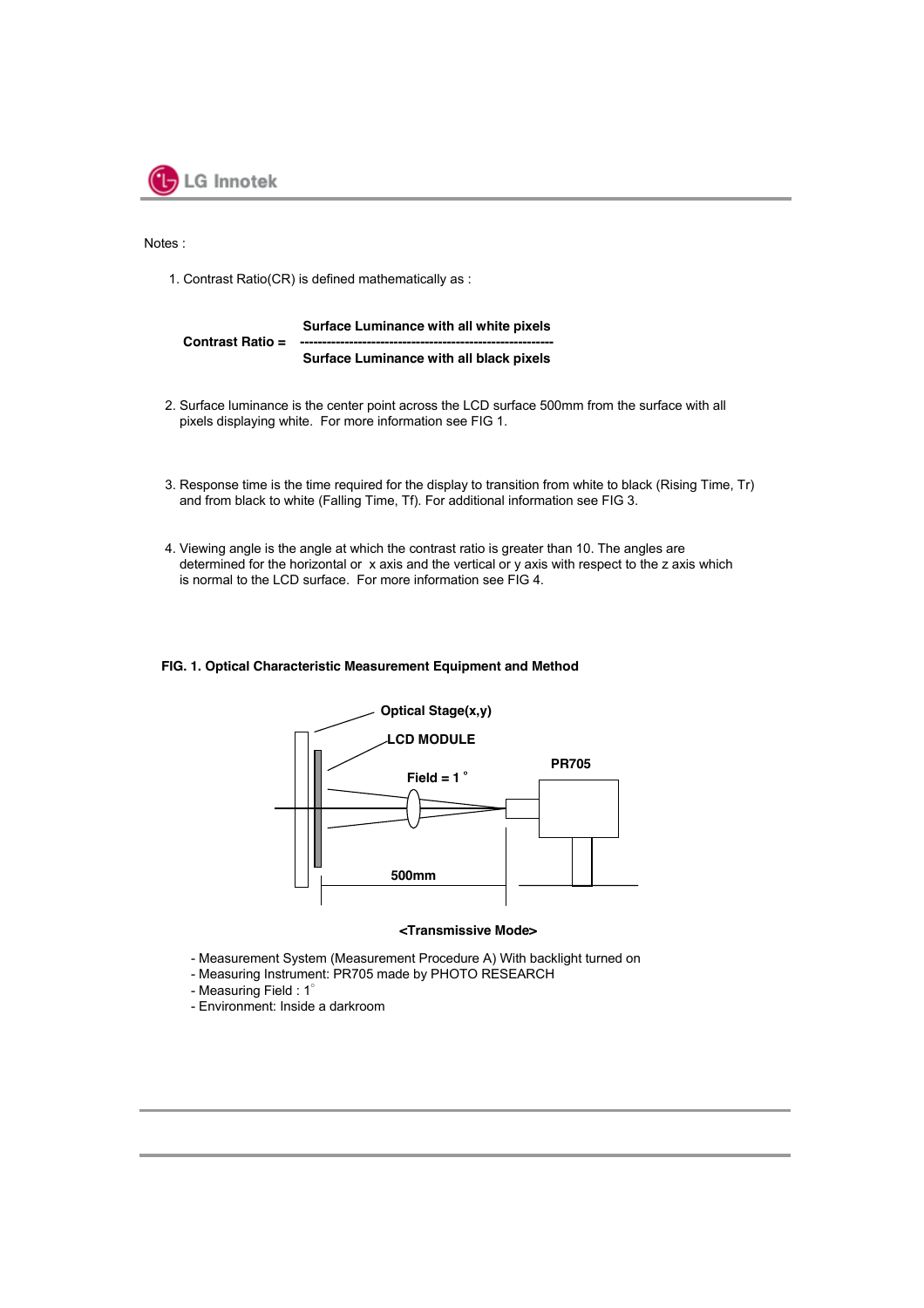

#### **Fig. 2. Measurement Points for Luminance**

#### ◀ Luminance Uniformity

Use (1) (Measurement Procedure A) under Measurement System with the backlight turned on, the luminance uniformity should be obtained from the next expression, when white raster (white : gradation level L63) is displayed: (\* LED Current = 20mA)

[Luminance(AVR) – (Luminance(Max) – Luminance(min))]

Luminance Uniformity =

Luminance(AVR)

▶ Luminance

Use (1) (Measurement Procedure A) under Measurement System with the backlight turned on to measure the luminance when white raster (white: gradation level L63) is displayed.



<Measuring point for luminance uniformity> <Measuring point for luminance>

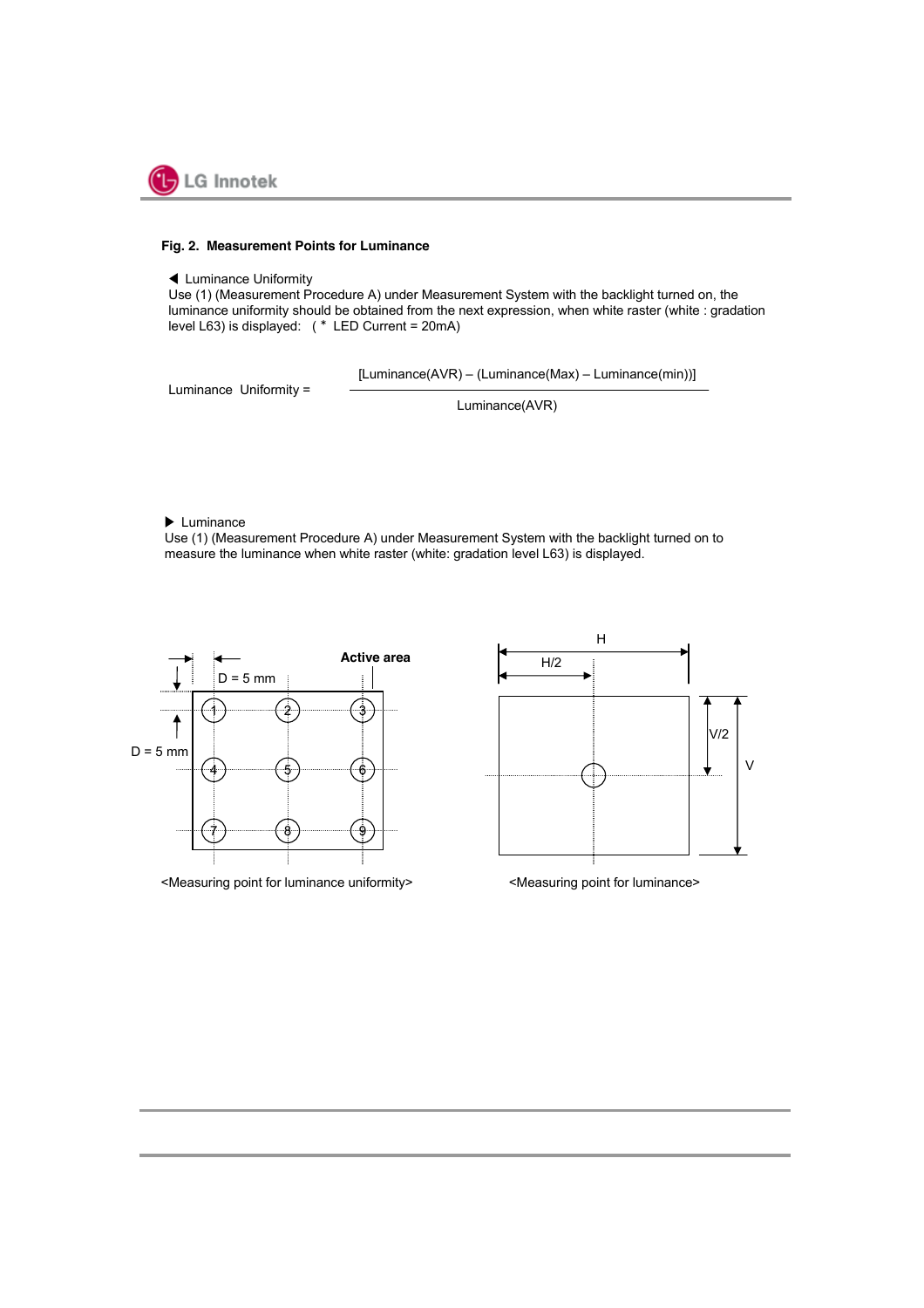

#### **FIG. 3. The definition of Response Time**

The response time is defined as the following figure and shall be measured by switching the input signal for "black" and "white".

- Rising Time(Tr) : Full White 90%  $\rightarrow$  Full White 10% Transmittance.
- Falling Time(Tf) : Full White 10%  $\rightarrow$  Full White 90% Transmittance.



#### **FIG. 4. The definition of viewing angle**

Use Fig. 1 (Measurement Procedure A) under Measurement System to measure the contrast from the measuring direction specified by the conditions under item chapter 5.

<dimension of viewing angle range>

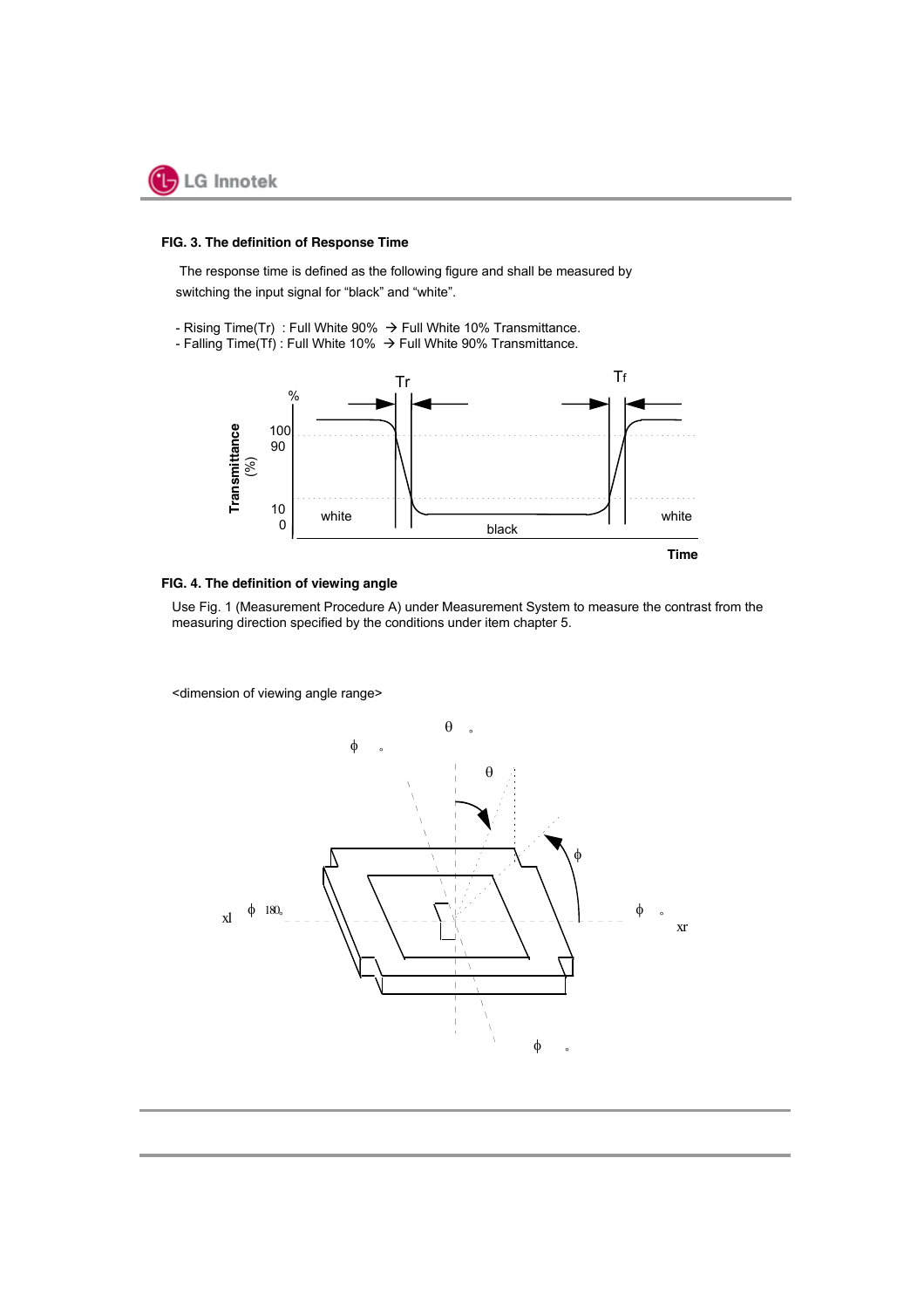

## **6. Touch Panel Specifications**

#### **6.1 Electrical & Optical Characteristics**

| <b>Characteristics</b>     | <b>Min</b> | Typ.                     | <b>Max</b> | Unit       | <b>Note</b>      |
|----------------------------|------------|--------------------------|------------|------------|------------------|
| Linearity                  | $-1.5$     |                          | 1.5        | $\%$       |                  |
|                            | 200        |                          | 900        | Ω          | X (Film side)    |
| Terminal resistance        | 200        |                          | 900        | Ω          | Y (Film side)    |
| Insulation resistance      | 20         | $\overline{\phantom{a}}$ |            | $M \Omega$ | @25V             |
| Response Time              |            |                          | 10         | ms         |                  |
| <b>Light Transmittance</b> |            | 83                       |            | $\%$       | <b>JIS-K7105</b> |

#### **6.2 Mechanical & Reliability Characteristics**

| <b>Characteristics</b>         | <b>Min</b> | Typ.                     | <b>Max</b> | Unit          | <b>Note</b>      |
|--------------------------------|------------|--------------------------|------------|---------------|------------------|
| <b>Activation force</b>        |            |                          | 80         | g             |                  |
| Surface Hardness               | 3          |                          |            | н             | <b>JIS-K5600</b> |
| <b>Surface Scratching Test</b> | 100,000    | $\overline{\phantom{a}}$ |            | straight line | (2)              |
| Surface Touch Test             | 1,000,000  | $\overline{\phantom{a}}$ |            | Touches       | (3)              |
| Flexible tail peeling strength | 400        |                          |            | g/cm          | (4)              |

Note (1) Input with stylus or finger(R0.8)

(2) Scratch straight line on the Film with a POM pen

Force : 250gf, Speed : 60mm/sec, Contact range : 20mm, POM pen : 0.8R Polyacetal stylus

(3) Pit on the Film with a R8.0mm Silicon rubber.

Force : 250gf, Speed : 2 times/sec

(4) Put at 90˚ deg. In the direction of X, Speed : 50mm/min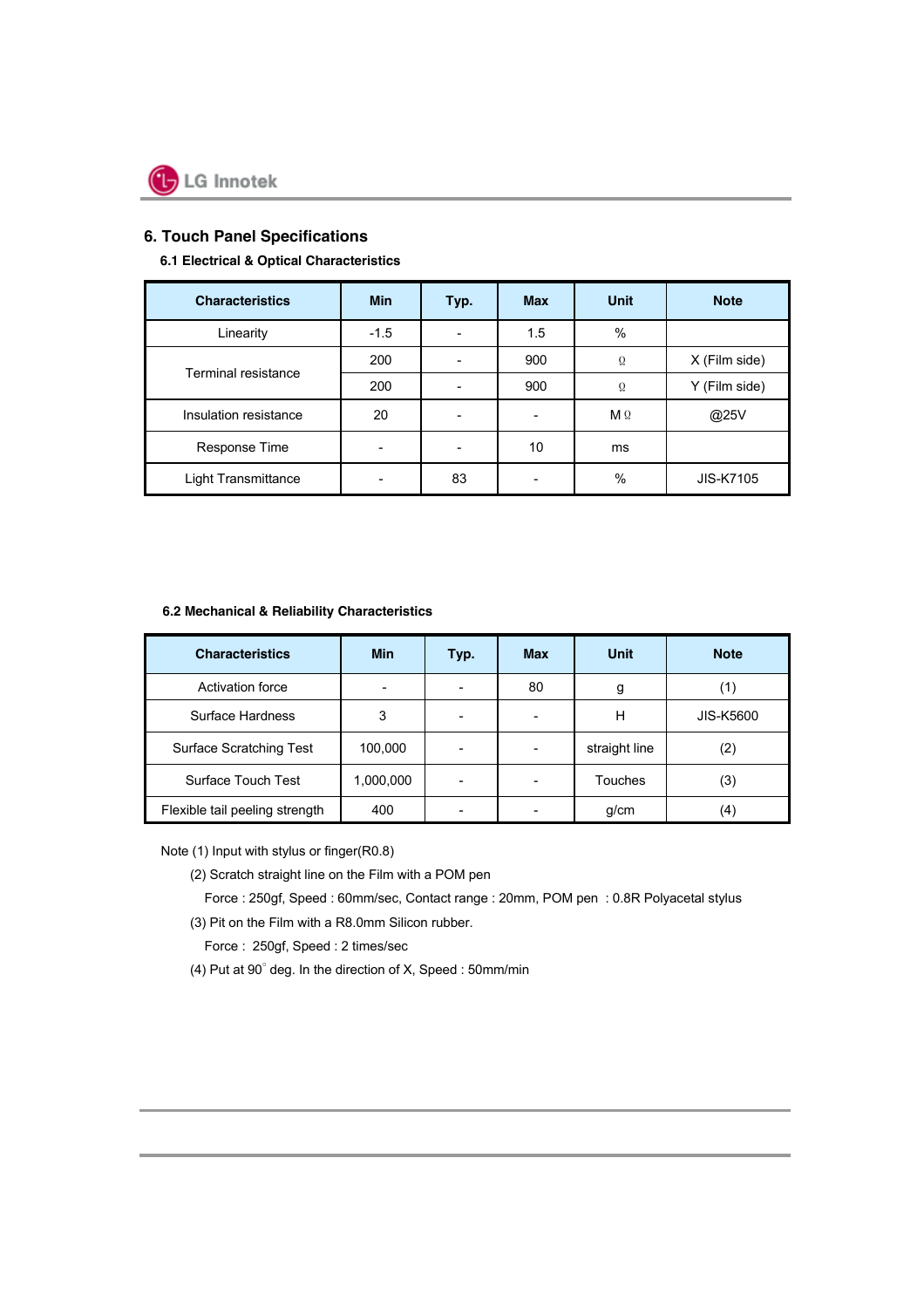

## **7. Block Diagram**

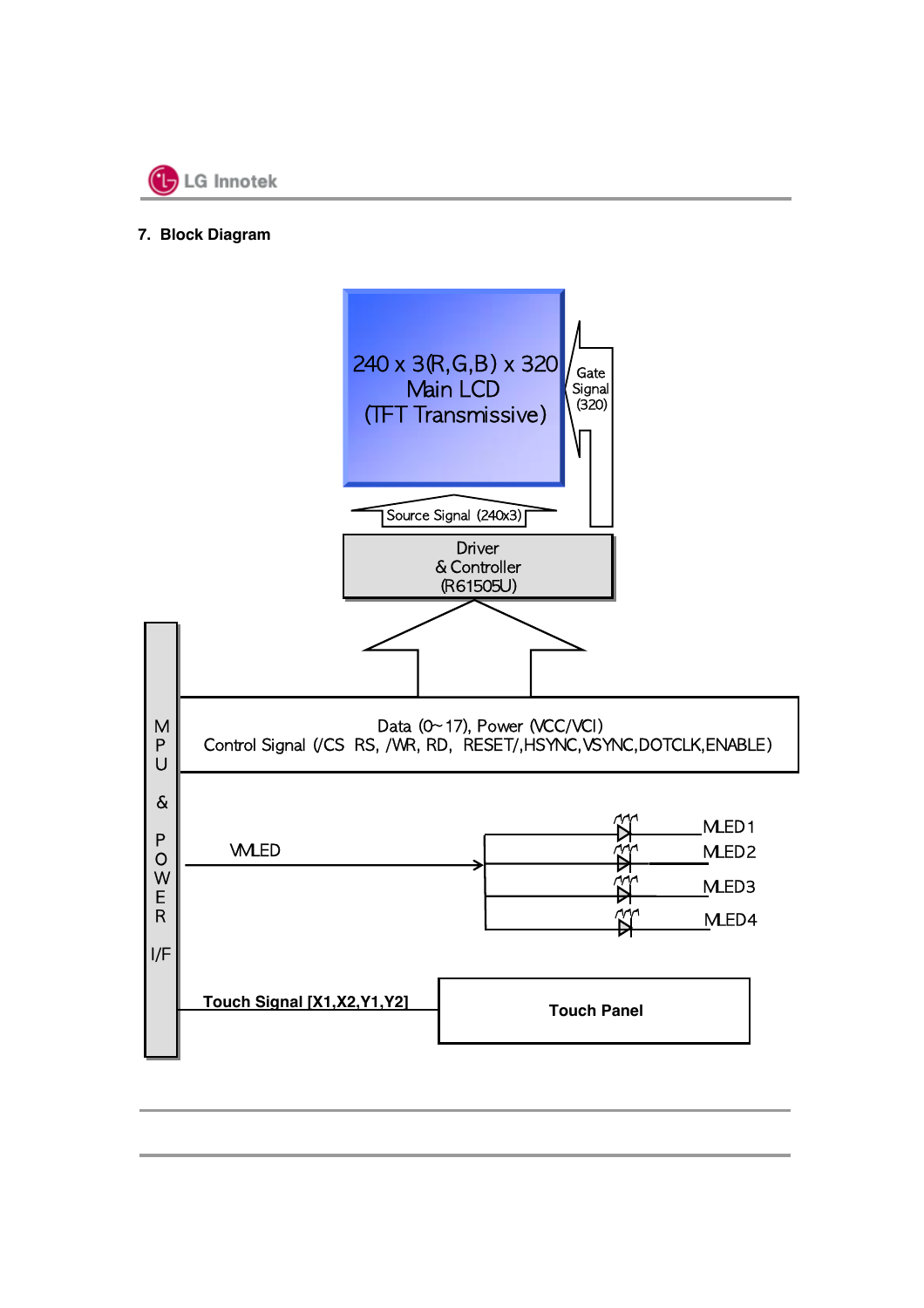

## **8. Pin Description**

## **8.1. Input Signal and Power : Pin Description (Input Pin : 45Pin FPC PAD)**

| Pin no.        | <b>Name</b>      | <b>Description</b> |                                                                            |                                                                                                        |                                                                |              | Remark                                                                |                    |          |  |  |  |  |
|----------------|------------------|--------------------|----------------------------------------------------------------------------|--------------------------------------------------------------------------------------------------------|----------------------------------------------------------------|--------------|-----------------------------------------------------------------------|--------------------|----------|--|--|--|--|
| $\mathbf{1}$   | <b>GND</b>       | <b>GROUND</b>      |                                                                            |                                                                                                        |                                                                |              |                                                                       |                    |          |  |  |  |  |
|                |                  |                    | IM <sub>B</sub>                                                            | IM <sub>2</sub><br>$(-$ GND)                                                                           | IM1<br>$(-10Vec)$                                              | <b>IMO</b>   | Interface Mode                                                        | DB Pin             | Colors   |  |  |  |  |
| $\overline{2}$ | IM <sub>3</sub>  |                    | 0                                                                          | $\circ$                                                                                                | 1.                                                             | $\Omega$     | 80-system<br>16-bit Interface                                         | DB 17-10<br>DB 8-1 | 262, 144 |  |  |  |  |
|                |                  | <b>BUS OPTION</b>  | $\circ$                                                                    | $\circ$                                                                                                | 1.                                                             | $\mathbf{1}$ | 80-system<br>8-bit Interface                                          | DB 17-10           | 262, 144 |  |  |  |  |
| 3              | IM <sub>0</sub>  |                    | $\mathbf{1}$<br>$\circ$<br>$\Omega$<br>80-system<br>1.<br>18-bit Interface |                                                                                                        | DB 17-0                                                        | 262, 144     |                                                                       |                    |          |  |  |  |  |
|                |                  |                    | $\mathbf{1}$                                                               | $\circ$                                                                                                | 1                                                              | $\mathbf{1}$ | 80-system<br>9-bit Interface                                          | DB 17-9            | 262, 144 |  |  |  |  |
| $\overline{4}$ | #RESET           | <b>RESET</b>       |                                                                            |                                                                                                        | Initializes the R61505U when it is low.                        |              |                                                                       |                    |          |  |  |  |  |
| 5              | <b>VSYNC</b>     | <b>VSYNC</b>       |                                                                            |                                                                                                        |                                                                |              | Frame synchronous signal for RGB interface operation. Low active.     |                    |          |  |  |  |  |
| 6              | <b>HSYNC</b>     | <b>HSYNC</b>       |                                                                            |                                                                                                        |                                                                |              | Line synchronous signal for RGB interface operation. Low active.      |                    |          |  |  |  |  |
| $\overline{7}$ | <b>DOTCLK</b>    | DOT CLOCK          |                                                                            | Dot clock signal for RGB interface operation.<br>The data input timing is on the rising edge of DOTCLK |                                                                |              |                                                                       |                    |          |  |  |  |  |
| 8              | DEN              | <b>DATA ENABLE</b> | L: accessible (select)<br>H: Not accessible (Not select)                   |                                                                                                        |                                                                |              |                                                                       |                    |          |  |  |  |  |
| 9              | <b>GND</b>       | <b>GROUND</b>      |                                                                            |                                                                                                        |                                                                |              |                                                                       |                    |          |  |  |  |  |
| 10             | <b>DB17</b>      |                    |                                                                            |                                                                                                        |                                                                |              |                                                                       |                    |          |  |  |  |  |
| 11             | DB <sub>16</sub> |                    |                                                                            |                                                                                                        |                                                                |              |                                                                       |                    |          |  |  |  |  |
| 12             | DB <sub>15</sub> |                    |                                                                            |                                                                                                        |                                                                |              |                                                                       |                    |          |  |  |  |  |
| 13             | DB14             |                    |                                                                            |                                                                                                        |                                                                |              |                                                                       |                    |          |  |  |  |  |
| 14             | DB13             |                    |                                                                            |                                                                                                        |                                                                |              |                                                                       |                    |          |  |  |  |  |
| 15             | <b>DB12</b>      |                    |                                                                            |                                                                                                        | operation (Amplitude: IOVcc-IOGND)                             |              | * 18-bit parallel bi-directional data bus for 80-system interface     |                    |          |  |  |  |  |
| 16             | <b>DB11</b>      |                    |                                                                            |                                                                                                        | 8-bit I/F: DB17-DB10 are used<br>9-bit I/F : DB17-DB9 are used |              |                                                                       |                    |          |  |  |  |  |
| 17             | <b>DB10</b>      |                    |                                                                            |                                                                                                        |                                                                |              | 16-bit I/F : DB17-DB10 and DB8-1 are used                             |                    |          |  |  |  |  |
| 18             | DB <sub>9</sub>  | <b>DATA</b>        |                                                                            |                                                                                                        | 18-bit I/F : DB17-DB0 are used                                 |              |                                                                       |                    |          |  |  |  |  |
| 19             | DB8              |                    |                                                                            |                                                                                                        |                                                                |              | * 18-bit parallel bi-directional data bus for RGB interface operation |                    |          |  |  |  |  |
| 20             | DB7              |                    |                                                                            |                                                                                                        | (Amplitude: IOVcc-IOGND)<br>6-bit I/F : DB17-DB12 are used     |              |                                                                       |                    |          |  |  |  |  |
| 21             | DB <sub>6</sub>  |                    |                                                                            |                                                                                                        |                                                                |              | 16-bit I/F: DB17-DB13 and DB11-1 are used                             |                    |          |  |  |  |  |
| 22             | DB <sub>5</sub>  |                    | 18-bit I/F : DB17-DB0 are used                                             |                                                                                                        |                                                                |              |                                                                       |                    |          |  |  |  |  |
| 23             | DB4              |                    |                                                                            |                                                                                                        |                                                                |              |                                                                       |                    |          |  |  |  |  |
| 24             | DB <sub>3</sub>  |                    |                                                                            |                                                                                                        |                                                                |              |                                                                       |                    |          |  |  |  |  |
| 25             | DB <sub>2</sub>  |                    |                                                                            |                                                                                                        |                                                                |              |                                                                       |                    |          |  |  |  |  |
| 26             | DB1              |                    |                                                                            |                                                                                                        |                                                                |              |                                                                       |                    |          |  |  |  |  |
| 27             | DB0              |                    |                                                                            |                                                                                                        |                                                                |              |                                                                       |                    |          |  |  |  |  |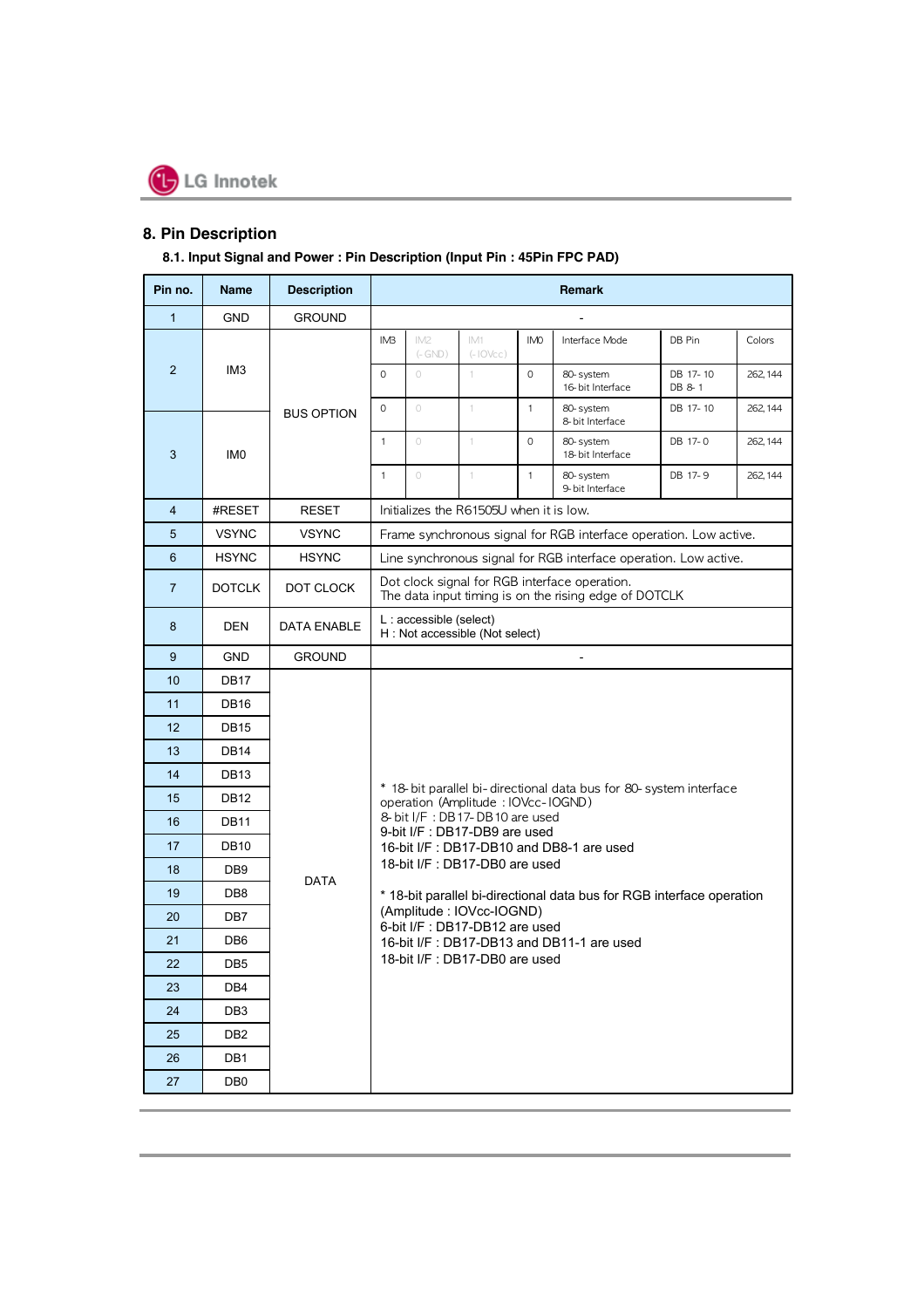

| Pin no. | <b>Name</b>  | <b>Description</b>        | <b>Remark</b>                                                                                         |  |  |  |  |  |  |  |
|---------|--------------|---------------------------|-------------------------------------------------------------------------------------------------------|--|--|--|--|--|--|--|
| 28      | <b>GND</b>   | <b>GROUND</b>             |                                                                                                       |  |  |  |  |  |  |  |
| 29      | <b>FMARK</b> | <b>FRAME MARK</b>         | Frame head pulse signal, which is used when writing data<br>to the internal RAM                       |  |  |  |  |  |  |  |
| 30      | <b>GND</b>   | <b>GROUND</b>             |                                                                                                       |  |  |  |  |  |  |  |
| 31      | #RD          | <b>READ ENABLE</b>        | Low active                                                                                            |  |  |  |  |  |  |  |
| 32      | #WR          | WRITE ENABLE/SERIAL CLOCK | Low active                                                                                            |  |  |  |  |  |  |  |
| 33      | <b>RS</b>    | <b>RESISTER SELECT</b>    | L: select Index or status register<br>H: select control register                                      |  |  |  |  |  |  |  |
| 34      | #CS          | <b>CHIP SELECT</b>        | L: the R61505U is selected and accessible<br>H: the R61505U is not selected and not accessible        |  |  |  |  |  |  |  |
| 35      | <b>IOVCC</b> | 1.8V for IO               | Power supply to the interface pins :<br>RESET*,CS*,WR,RD*,RS, DB17-<br>0.VSYNC, HSYNC, DOTCLK, ENABLE |  |  |  |  |  |  |  |
| 36      | <b>VCC</b>   | 2.8V for LCD              | Power supply to internal logic regulator circuit :                                                    |  |  |  |  |  |  |  |
| 37      | <b>VCC</b>   |                           | Vcc=2.5v~3.3v, Vcc≥IOVcc                                                                              |  |  |  |  |  |  |  |
| 38      | <b>GND</b>   | <b>GROUND</b>             |                                                                                                       |  |  |  |  |  |  |  |
| 39      | LED(CA)      |                           |                                                                                                       |  |  |  |  |  |  |  |
| 40      | LED(CA)      |                           | Cathode of BLU                                                                                        |  |  |  |  |  |  |  |
| 41      | LED(CA)      | <b>BLU</b>                |                                                                                                       |  |  |  |  |  |  |  |
| 42      | LED(CA)      |                           |                                                                                                       |  |  |  |  |  |  |  |
| 43      | LED(AN)      |                           | Anode of BLU                                                                                          |  |  |  |  |  |  |  |
| 44      | LED(AN)      |                           |                                                                                                       |  |  |  |  |  |  |  |
| 45      | <b>GND</b>   | <b>GROUND</b>             |                                                                                                       |  |  |  |  |  |  |  |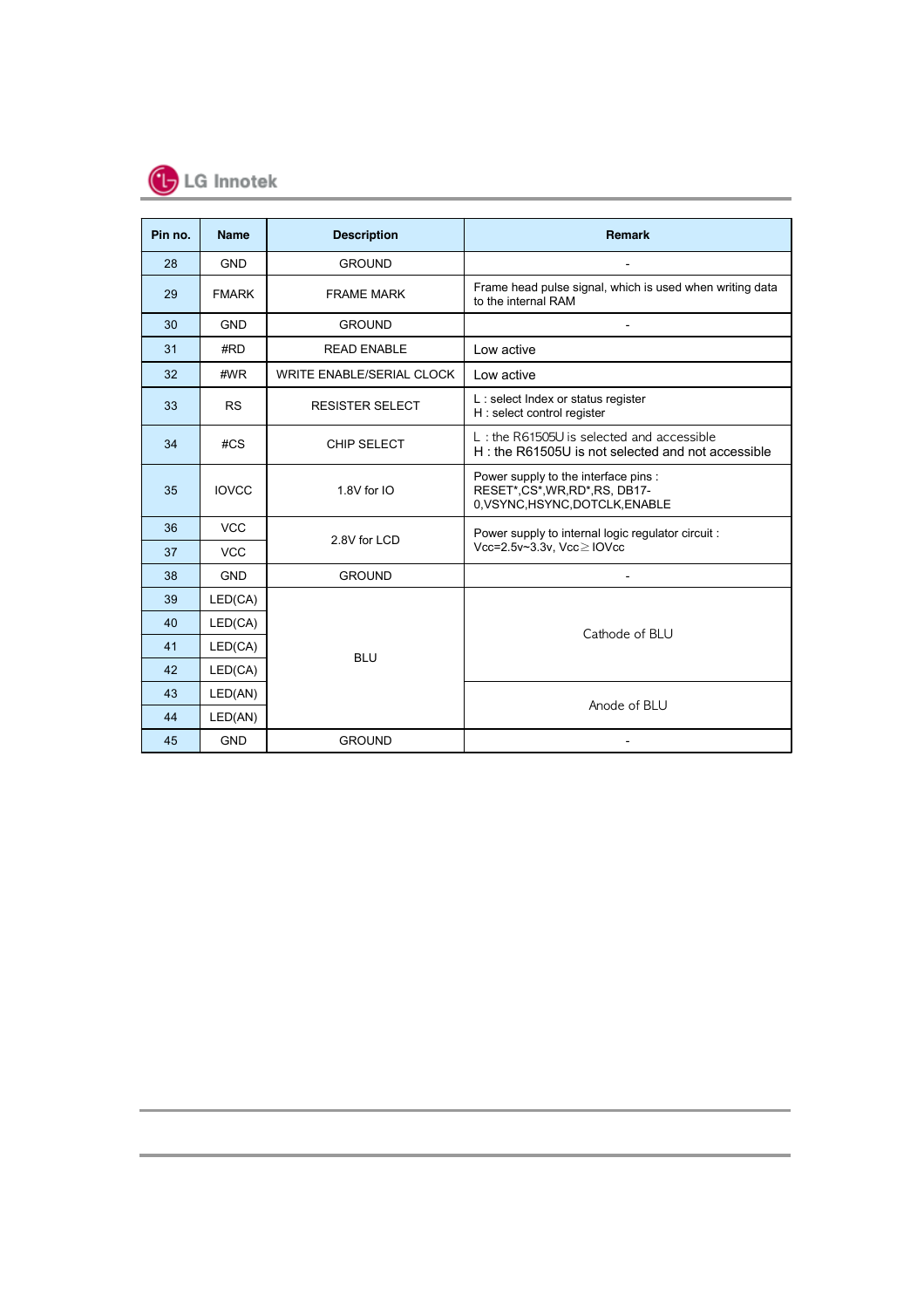

#### **8.2. Relation between Input Signal and Color**

|                   |                | R0.                  | R1               | R2                   |                  | <b>R3 R4</b>   |                      | <b>R5</b> G0 G1      |                      | G2                   | G3               | G4                   | G5             | B <sub>0</sub>       | <b>B1</b>      | B <sub>2</sub>       | <b>B3</b>            | <b>B4</b>      | <b>B5</b>            |                |  |
|-------------------|----------------|----------------------|------------------|----------------------|------------------|----------------|----------------------|----------------------|----------------------|----------------------|------------------|----------------------|----------------|----------------------|----------------|----------------------|----------------------|----------------|----------------------|----------------|--|
|                   | <b>BLACK</b>   | $\theta$             | $\Omega$         | $\Omega$             | $\Omega$         | $\mathbf{0}$   | $\Omega$             | $\Omega$             | $\Omega$             | $\theta$             | $\Omega$         | $\Omega$             | $\Omega$       | $\Omega$             | $\Omega$       | $\Omega$             | $\Omega$             | $\Omega$       | $\Omega$             | ÷              |  |
|                   | <b>BLUE</b>    | $\theta$             | $\Omega$         | $\Omega$             | $\Omega$         | $\Omega$       | $\Omega$             | $\Omega$             | $\Omega$             | $\theta$             | $\Omega$         | $\Omega$             | $\Omega$       | 1                    | 1              | 1                    | 1                    | $\mathbf{1}$   | $\mathbf{1}$         |                |  |
|                   | <b>GREEN</b>   | $\theta$             | $\Omega$         | $\Omega$             | $\theta$         | $\Omega$       | $\mathbf{0}$         | 1                    | 1                    | 1                    | 1                | 1                    | 1              | $\theta$             | $\Omega$       | $\Omega$             | $\Omega$             | $\theta$       | $\theta$             | L.             |  |
| <b>BASIC</b>      | <b>CYAN</b>    | $\Omega$             | $\mathbf{0}$     | $\mathbf{0}$         | $\mathbf{0}$     | $\mathbf{0}$   | $\mathbf{0}$         | 1                    | $\mathbf{1}$         | 1                    | 1                | 1                    | 1              | 1                    | 1              | 1                    | 1                    | $\mathbf{1}$   | $\mathbf{1}$         | $\overline{a}$ |  |
| <b>COLOR</b>      | <b>RED</b>     | $\mathbf{1}$         | $\mathbf{1}$     | $\mathbf{1}$         | 1                | 1              | $\mathbf{1}$         | $\theta$             | $\Omega$             | $\theta$             | $\theta$         | $\Omega$             | $\Omega$       | $\theta$             | $\theta$       | $\Omega$             | $\Omega$             | $\theta$       | $\theta$             | ÷.             |  |
|                   | <b>MAGENTA</b> | $\mathbf{1}$         | $\mathbf{1}$     | 1                    | $\mathbf{1}$     | $\mathbf{1}$   | 1                    | $\mathbf{0}$         | $\mathbf{0}$         | $\mathbf{0}$         | $\mathbf{0}$     | $\mathbf{0}$         | 0              | 1                    | 1              | 1                    | 1                    | 1              | 1                    |                |  |
|                   | <b>YELLOW</b>  | $\mathbf{1}$         | $\mathbf{1}$     | 1                    | 1                | 1              | 1                    | 1                    | 1                    | 1                    | 1                | 1                    | 1              | $\mathbf{0}$         | $\mathbf{0}$   | $\mathbf{0}$         | $\mathbf{0}$         | $\mathbf{0}$   | $\mathbf{0}$         | -              |  |
|                   | <b>WHITE</b>   | $\mathbf{1}$         | $\mathbf{1}$     | 1                    | 1                | $\mathbf{1}$   | $\mathbf{1}$         | 1                    | 1                    | 1                    | 1                | 1                    | 1              | 1                    | 1              | 1                    | 1                    | 1              | $\mathbf{1}$         |                |  |
|                   | <b>BLACK</b>   | $\theta$             | $\Omega$         | $\Omega$             | $\Omega$         | $\Omega$       | $\Omega$             | $\Omega$             | $\Omega$             | $\Omega$             | $\Omega$         | $\Omega$             | $\Omega$       | $\Omega$             | 0              | $\Omega$             | $\Omega$             | $\theta$       | $\Omega$             | R <sub>0</sub> |  |
|                   | <b>DARK</b>    | $\mathbf{1}$         | $\Omega$         | $\theta$             | $\theta$         | $\Omega$       | $\theta$             | $\theta$             | $\theta$             | $\theta$             | $\theta$         | $\Omega$             | $\Omega$       | $\theta$             | $\theta$       | $\Omega$             | $\Omega$             | $\theta$       | $\Omega$             | R1             |  |
| <b>GRAY</b>       |                | $\theta$             | 1                | $\Omega$             | $\theta$         | $\Omega$       | $\theta$             | $\Omega$             | $\Omega$             | $\theta$             | $\theta$         | $\Omega$             | $\Omega$       | $\theta$             | $\Omega$       | $\Omega$             | $\theta$             | $\theta$       | $\theta$             | R <sub>2</sub> |  |
| <b>SCALE</b>      |                | $\ddot{\cdot}$       | $\ddot{\cdot}$   | $\ddot{\cdot}$       | $\ddot{\cdot}$   | $\ddot{\cdot}$ |                      | $\ddot{\cdot}$       |                      | $\ddot{\cdot}$       |                  | $\ddot{\cdot}$       | $\ddot{\cdot}$ | $\ddot{\cdot}$       |                | $\vdots$             | $\ddot{\phantom{a}}$ | $\ddot{\cdot}$ | $\ddot{\cdot}$       | <b>R3~R60</b>  |  |
| OF                |                | $\ddot{\cdot}$       |                  |                      |                  |                |                      | $\ddot{\cdot}$       | $\ddot{\phantom{a}}$ | $\ddot{\phantom{a}}$ |                  | $\ddot{\cdot}$       | $\ddot{\cdot}$ | $\ddot{\phantom{a}}$ |                |                      |                      |                | $\cdot$              |                |  |
| <b>RED</b>        |                | 1                    | $\Omega$         | 1                    | 1                | 1              | 1                    | $\Omega$             | $\Omega$             | $\Omega$             | $\Omega$         | $\Omega$             | $\Omega$       | $\Omega$             | $\Omega$       | $\Omega$             | $\Omega$             | $\Omega$       | $\Omega$             | <b>R61</b>     |  |
|                   | <b>LIGHT</b>   | $\mathbf{0}$         | 1                | $\mathbf{1}$         | 1                | 1              | 1                    | $\theta$             | $\mathbf{0}$         | $\theta$             | $\mathbf{0}$     | $\Omega$             | 0              | $\Omega$             | 0              | $\Omega$             | $\mathbf{0}$         | $\theta$       | $\Omega$             | <b>R62</b>     |  |
|                   | <b>RED</b>     | $\mathbf{1}$         | 1                | $\mathbf{1}$         | 1                | 1              | 1                    | $\mathbf{0}$         | $\mathbf{0}$         | $\Omega$             | $\mathbf{0}$     | $\Omega$             | $\mathbf{0}$   | $\theta$             | $\mathbf{0}$   | 0                    | $\mathbf{0}$         | $\mathbf{0}$   | $\mathbf{0}$         | <b>R63</b>     |  |
|                   | <b>BLACK</b>   | $\bf{0}$             | $\bf{0}$         | $\bf{0}$             | $\bf{0}$         | $\mathbf 0$    | $\bf{0}$             | $\mathbf{0}$         | $\mathbf{0}$         | $\mathbf{0}$         | $\mathbf{0}$     | $\mathbf{0}$         | $\mathbf{0}$   | $\mathbf{0}$         | $\Omega$       | $\Omega$             | $\mathbf{0}$         | $\mathbf{0}$   | $\Omega$             | G <sub>0</sub> |  |
| <b>GRAY</b>       | <b>DARK</b>    | $\bf{0}$             | $\bf{0}$         | 0                    | $\bf{0}$         | $\bf{0}$       | $\bf{0}$             | 1                    | $\bf{0}$             | $\mathbf{0}$         | $\mathbf{0}$     | $\mathbf{0}$         | $\mathbf{0}$   | $\mathbf{0}$         | 0              | $\mathbf{0}$         | $\mathbf{0}$         | $\mathbf{0}$   | $\mathbf{0}$         | G1             |  |
| <b>SCALE</b>      |                | $\bf{0}$             | $\boldsymbol{0}$ | $\bf{0}$             | $\boldsymbol{0}$ | $\bf{0}$       | $\boldsymbol{0}$     | $\mathbf{0}$         | 1                    | $\mathbf{0}$         | $\boldsymbol{0}$ | $\mathbf{0}$         | $\mathbf{0}$   | $\theta$             | 0              | $\Omega$             | 0                    | $\mathbf{0}$   | $\mathbf{0}$         | G <sub>2</sub> |  |
| <b>OF</b>         |                |                      | $\ddot{\cdot}$   |                      | $\ddot{\cdot}$   | $\ddot{\cdot}$ | $\cdot$              | $\ddot{\cdot}$       | $\ddot{\phantom{a}}$ | $\ddot{\cdot}$       | $\mathbf{.}$     | $\ddot{\cdot}$       | $\ddot{\cdot}$ | $\ddot{\cdot}$       |                | $\ddot{\cdot}$       | $\cdot$              | $\ddot{\cdot}$ | $\ddot{\phantom{a}}$ |                |  |
| <b>GREEN</b>      |                | $\ddot{\phantom{a}}$ | $\ddot{\cdot}$   | $\ddot{\phantom{a}}$ | $\ddot{\cdot}$   | $\ddot{\cdot}$ | $\ddot{\phantom{a}}$ | $\ddot{\phantom{a}}$ | $\ddot{\phantom{a}}$ | $\ddot{\phantom{a}}$ |                  | $\ddot{\phantom{a}}$ | $\ddot{\cdot}$ | $\ddot{\phantom{a}}$ | $\ddot{\cdot}$ | $\ddot{\phantom{a}}$ | $\ddot{\cdot}$       | $\ddot{\cdot}$ | $\mathbf{r}$         | $G3 \sim G60$  |  |
|                   |                | $\bf{0}$             | $\bf{0}$         | $\bf{0}$             | $\bf{0}$         | $\mathbf{0}$   | $\bf{0}$             | 1                    | $\Omega$             | $\mathbf{1}$         | 1                | 1                    | 1              | $\Omega$             | $\Omega$       | $\Omega$             | $\Omega$             | $\Omega$       | $\theta$             | G61            |  |
|                   | <b>LIGHT</b>   | $\bf{0}$             | $\mathbf{0}$     | 0                    | $\mathbf{0}$     | $\mathbf{0}$   | $\mathbf{0}$         | $\Omega$             | 1                    | 1                    | 1                | 1                    | 1              | $\Omega$             | $\Omega$       | $\Omega$             | $\Omega$             | $\Omega$       | $\Omega$             | G62            |  |
|                   | <b>GREEN</b>   | $\bf{0}$             | $\bf{0}$         | $\bf{0}$             | $\bf{0}$         | $\bf{0}$       | $\bf{0}$             | 1                    | 1                    | $\mathbf{1}$         | 1                | 1                    | 1              | $\theta$             | 0              | $\Omega$             | $\mathbf{0}$         | $\theta$       | $\Omega$             | G63            |  |
|                   | <b>BLACK</b>   | $\bf{0}$             | $\bf{0}$         | 0                    | $\mathbf{0}$     | $\bf{0}$       | $\bf{0}$             | $\mathbf{0}$         | $\mathbf{0}$         | $\Omega$             | $\bf{0}$         | $\Omega$             | $\bf{0}$       | $\theta$             | $\mathbf{0}$   | $\Omega$             | $\mathbf{0}$         | $\Omega$       | $\Omega$             | B <sub>0</sub> |  |
| <b>GRAY</b>       | <b>DARK</b>    | $\bf{0}$             | $\bf{0}$         | $\bf{0}$             | $\bf{0}$         | $\bf{0}$       | $\bf{0}$             | $\theta$             | $\mathbf{0}$         | $\mathbf{0}$         | $\mathbf{0}$     | $\mathbf{0}$         | $\mathbf{0}$   | 1                    | $\mathbf{0}$   | $\Omega$             | $\mathbf{0}$         | $\mathbf{0}$   | $\mathbf{0}$         | B1             |  |
| <b>SCALE</b>      |                | $\bf{0}$             | $\bf{0}$         | 0                    | $\bf{0}$         | $\bf{0}$       | $\bf{0}$             | $\mathbf{0}$         | $\bf{0}$             | $\mathbf{0}$         | $\boldsymbol{0}$ | $\mathbf{0}$         | $\mathbf{0}$   | $\mathbf{0}$         | 1              | 0                    | 0                    | $\mathbf{0}$   | 0                    | B <sub>2</sub> |  |
| OF<br><b>BLUE</b> |                | $\ddot{\cdot}$       |                  | $\ddot{\cdot}$       | $\ddot{\cdot}$   | $\ddot{\cdot}$ | $\ddot{\phantom{a}}$ | $\ddot{\cdot}$       | $\ddot{\cdot}$       | $\ddot{\cdot}$       |                  | $\ddot{\cdot}$       | $\ddot{\cdot}$ | $\ddot{\phantom{a}}$ |                | $\ddot{\cdot}$       | $\ddot{\cdot}$       | $\ddot{\cdot}$ | $\ddot{\phantom{a}}$ | <b>B3~B60</b>  |  |
|                   |                | $\ddot{\phantom{a}}$ | $\ddot{\cdot}$   |                      | $\ddot{\cdot}$   | $\ddot{\cdot}$ | $\ddot{\phantom{a}}$ | $\ddot{\cdot}$       | $\ddot{\cdot}$       | $\ddot{\cdot}$       |                  | $\ddot{\cdot}$       | $\ddot{\cdot}$ | $\ddot{\cdot}$       |                | $\ddot{\cdot}$       | $\ddot{\cdot}$       | $\ddot{\cdot}$ | $\ddot{\phantom{0}}$ |                |  |
|                   |                | $\bf{0}$             | $\mathbf{0}$     | 0                    | $\bf{0}$         | $\mathbf{0}$   | $\mathbf{0}$         | $\Omega$             | $\Omega$             | $\theta$             | $\Omega$         | $\Omega$             | $\Omega$       | 1                    | $\Omega$       | 1                    | 1                    | 1              | $\mathbf{1}$         | <b>B61</b>     |  |
|                   | <b>LIGHT</b>   | $\bf{0}$             | $\mathbf{0}$     | 0                    | $\mathbf{0}$     | 0              | $\mathbf{0}$         | $\Omega$             | $\Omega$             | $\Omega$             | $\Omega$         | $\Omega$             | $\Omega$       | $\Omega$             | 1              | 1                    | 1                    | 1              | 1                    | <b>B62</b>     |  |
|                   | <b>BLUE</b>    | $\bf{0}$             | $\boldsymbol{0}$ | $\bf{0}$             | $\boldsymbol{0}$ | $\mathbf{0}$   | $\bf{0}$             | $\mathbf{0}$         | $\mathbf{0}$         | $\mathbf{0}$         | $\mathbf{0}$     | $\mathbf{0}$         | $\theta$       | 1                    | 1              | 1                    | 1                    | 1              | 1                    | <b>B63</b>     |  |

Note) Gray definition

Rn : RED Gray, Gn : GREEN Gray, Bn : BLUE Gray (n = Gray Level)

Input Signal :  $0 =$  Low level voltage,  $1 =$  High level voltage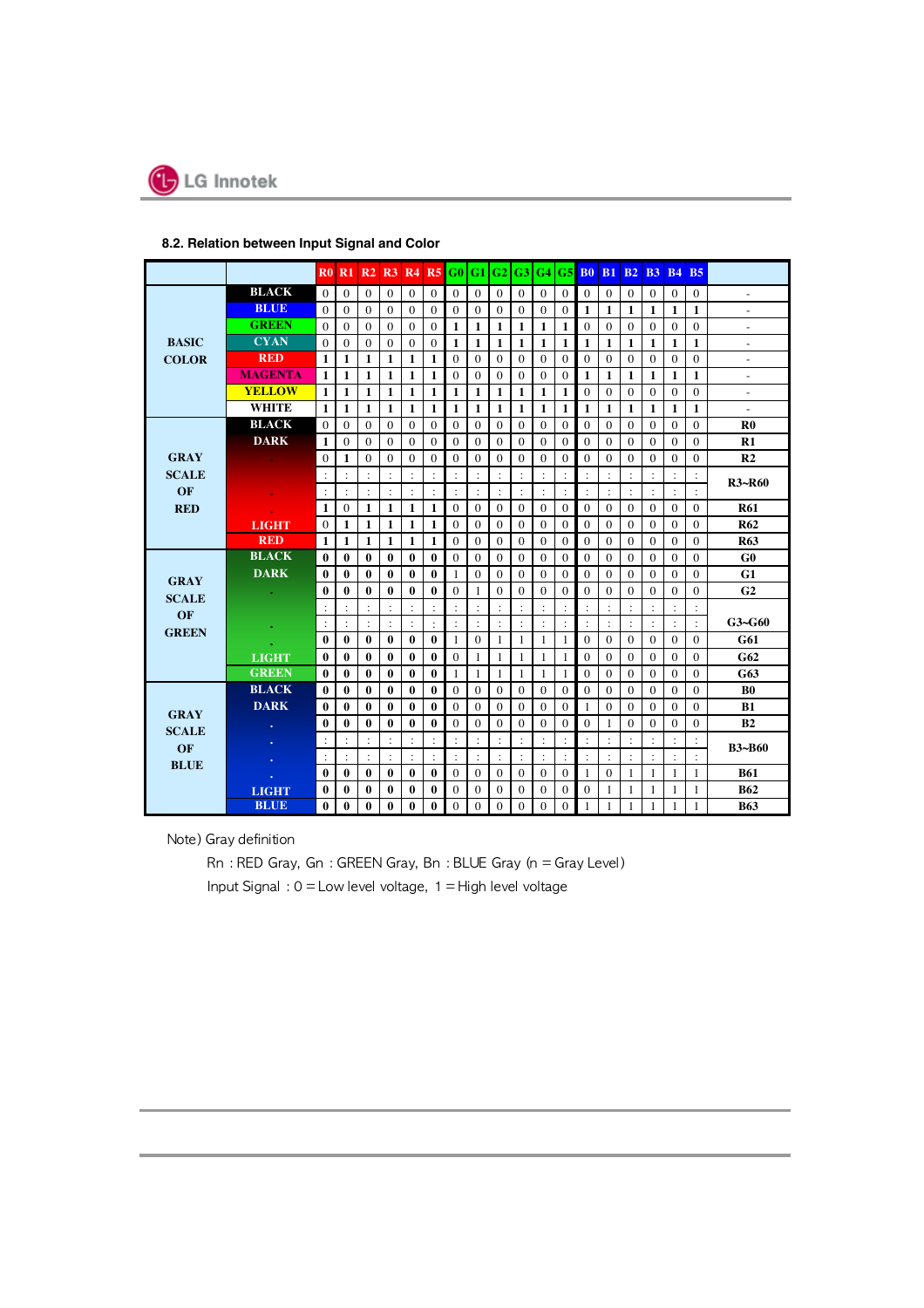

## **9. REGISTER VALUE**

## **9.1. Command Description(1)**

| <b>Register No.</b> | <b>Register</b>             | <b>Initial Value</b> | Etc.     |  |  |
|---------------------|-----------------------------|----------------------|----------|--|--|
| RA4h                | <b>Start Oscillation</b>    | Display<br>0001h     |          |  |  |
| R <sub>07</sub> h   | Display Control (1)         | 0000h                | Control1 |  |  |
| R12h                | Power Control (3)           | 0000h                |          |  |  |
| <b>R08h</b>         | Display Control (2)         | 0404h                |          |  |  |
| <b>R30h</b>         | Gamma Control (1)           | 0007h                | Gamma    |  |  |
| <b>R31h</b>         | Gamma Control (2)           | 0000h                | Control  |  |  |
| <b>R32h</b>         | Gamma Control (3)           | 0700h                |          |  |  |
| <b>R33h</b>         | Gamma Control (4)           | 0303h                |          |  |  |
| R <sub>34</sub> h   | Gamma Control (5)           | 0303h                |          |  |  |
| <b>R35h</b>         | Gamma Control (6)           | 0707h                |          |  |  |
| <b>R36h</b>         | Gamma Control (7)           | 1F1Fh                |          |  |  |
| R <sub>37</sub> h   | Gamma Control (8)           | 0401h                |          |  |  |
| <b>R38h</b>         | Gamma Control (9)           | 0700h                |          |  |  |
| R <sub>39</sub> h   | Gamma Control (10)          | 0707h                |          |  |  |
| R <sub>3</sub> Ah   | Gamma Control (11)<br>0303h |                      |          |  |  |
| R <sub>3</sub> Bh   | Gamma Control (12)          | 0303h                |          |  |  |
| R <sub>3</sub> Ch   | Gamma Control (13)<br>0700h |                      |          |  |  |
| R3Dh                | Gamma Control (14)          | 0C0Ch                |          |  |  |
| R <sub>07</sub> h   | Display Control (1)         | 0101h                | Power    |  |  |
| R <sub>17</sub> h   | Power Control (5)           | 0001h                | Control  |  |  |
| <b>R10h</b>         | 16B0h<br>Power Control (1)  |                      |          |  |  |
| <b>R11h</b>         | Power Control (2)           | 0007h                |          |  |  |
| R12h                | Power Control (3)           | 0119h                |          |  |  |
| R13h                | Power Control (4)           | 0F00h                |          |  |  |
| <b>R29h</b>         | EPROM Read Data (2)         | 0018h                |          |  |  |
| R12h                | Power Control (3)           | 0139h                |          |  |  |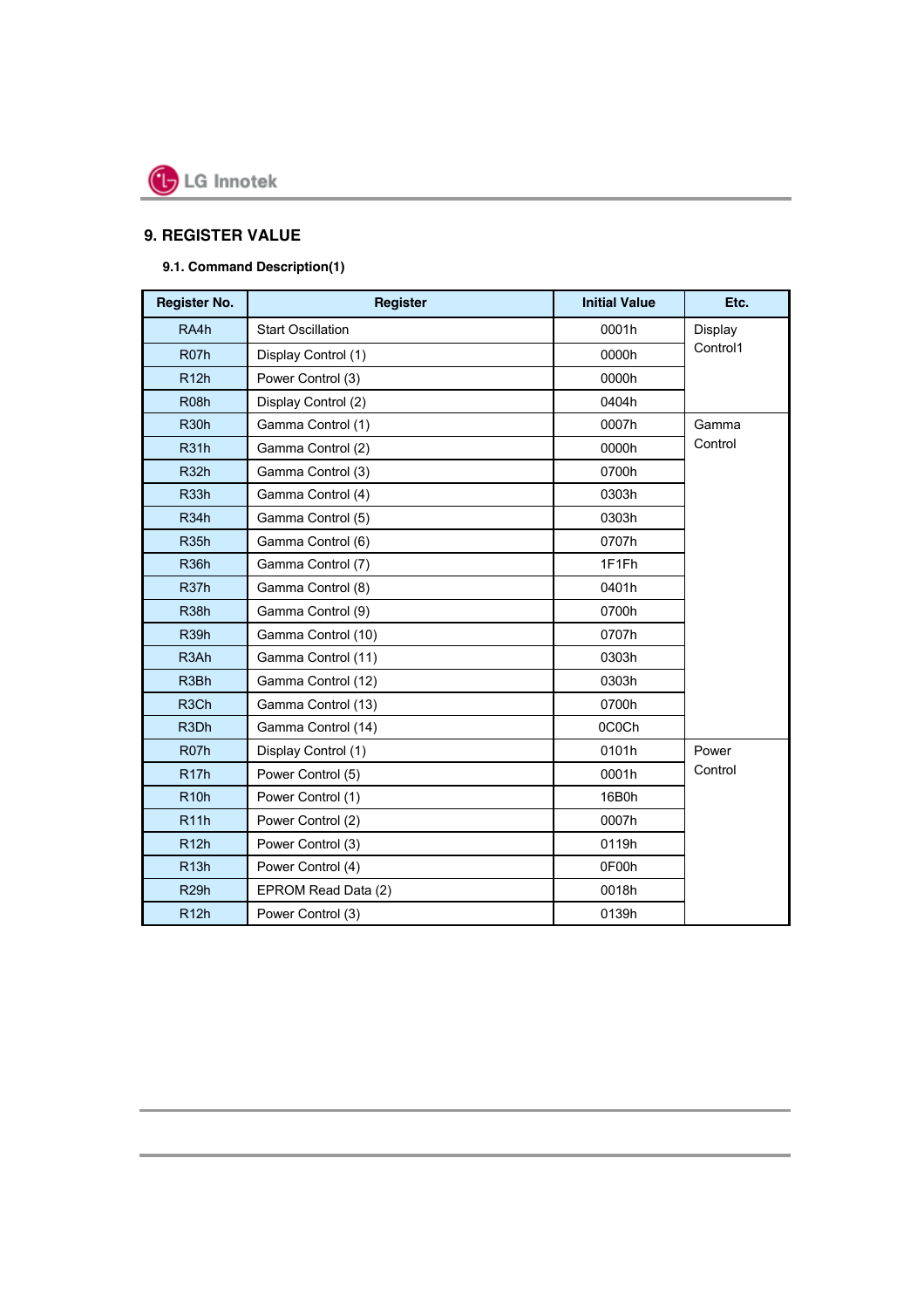

## **9. REGISTER VALUE**

## **9.1. Command Description(2)**

| <b>Register No.</b> | Register                                     | <b>Initial Value</b> | Etc.               |
|---------------------|----------------------------------------------|----------------------|--------------------|
| <b>R01h</b>         | <b>Driver Output Control1</b>                | 0500h                |                    |
| <b>R02h</b>         | Liquid crystal drive waveform                | 0700h                |                    |
| <b>R03h</b>         | <b>Entry Mode</b>                            | 1030h                |                    |
| <b>R04h</b>         | Resize control                               | 0000h                |                    |
| R <sub>09</sub> h   | Display Control (3)                          | 0020h                |                    |
| R <sub>50</sub> h   | <b>Horizontal RAM Address Start Position</b> | 0000h                | Window             |
| <b>R51h</b>         | Horizontal RAM Address End Position          | 00EFh                | address<br>Control |
| R52h                | <b>Vertical RAM Address Start Position</b>   | 0000h                |                    |
| <b>R53h</b>         | <b>Vertical RAM Address End Position</b>     | 013Fh                |                    |
| R60h                | <b>Driver Output Control</b>                 | 2700h                | Base Display       |
| <b>R61h</b>         | Base Image display control                   | 0000h                | Control            |
| R90h                | Panel interface control 1                    | 0010h                |                    |
| R92h                | Panel interface control 2                    |                      |                    |
| R93h                | Panel interface control 3                    | 0002h                |                    |
| <b>R20h</b>         | RAM Address Set (Horizontal)                 | 0000h                | <b>RAM Access</b>  |
| <b>R21h</b>         | RAM Address Set (Vertical)                   | 0000h                |                    |
| <b>R22h</b>         | RAM Data Write/Read                          |                      |                    |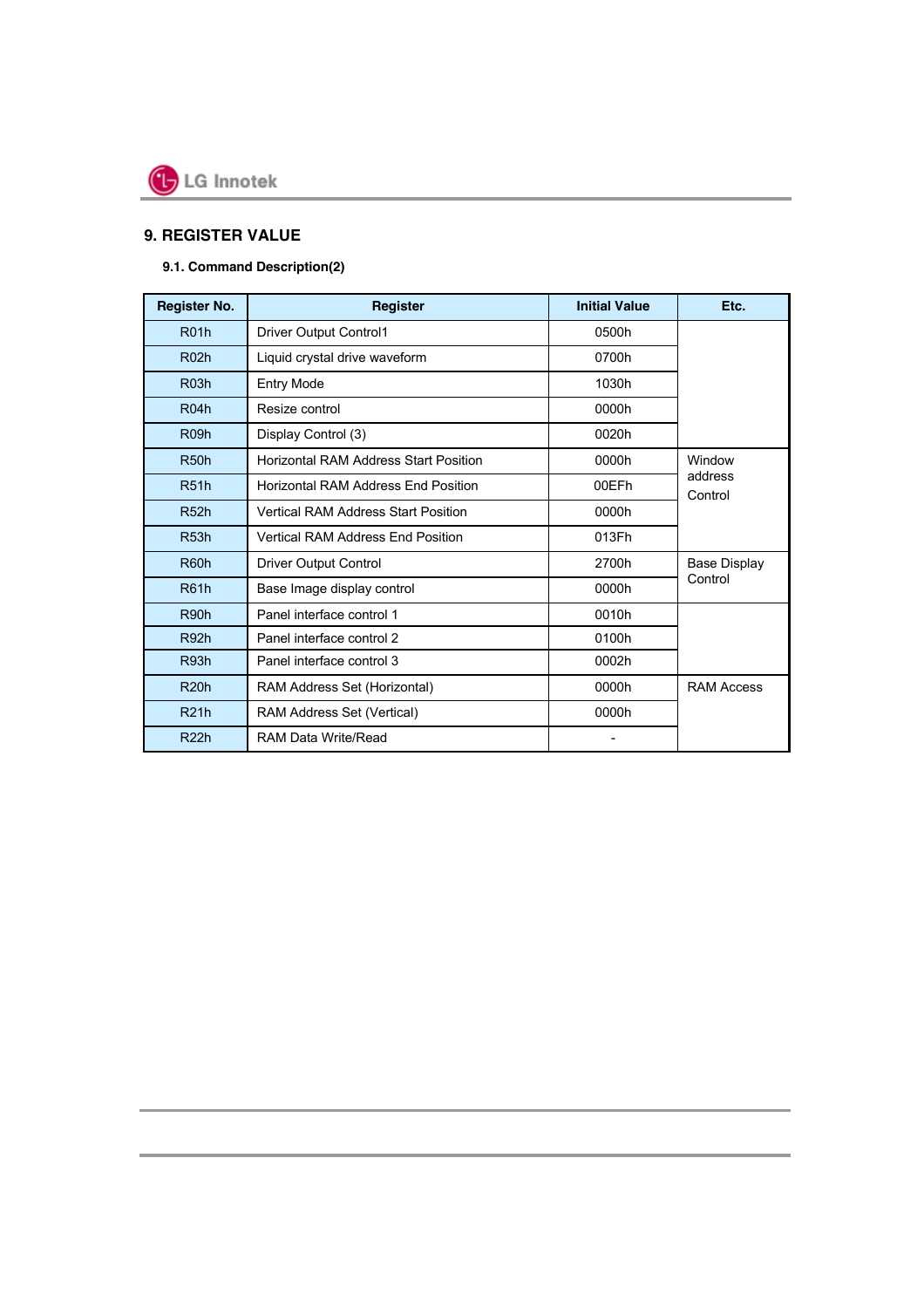

**9.2. Power on Sequence**

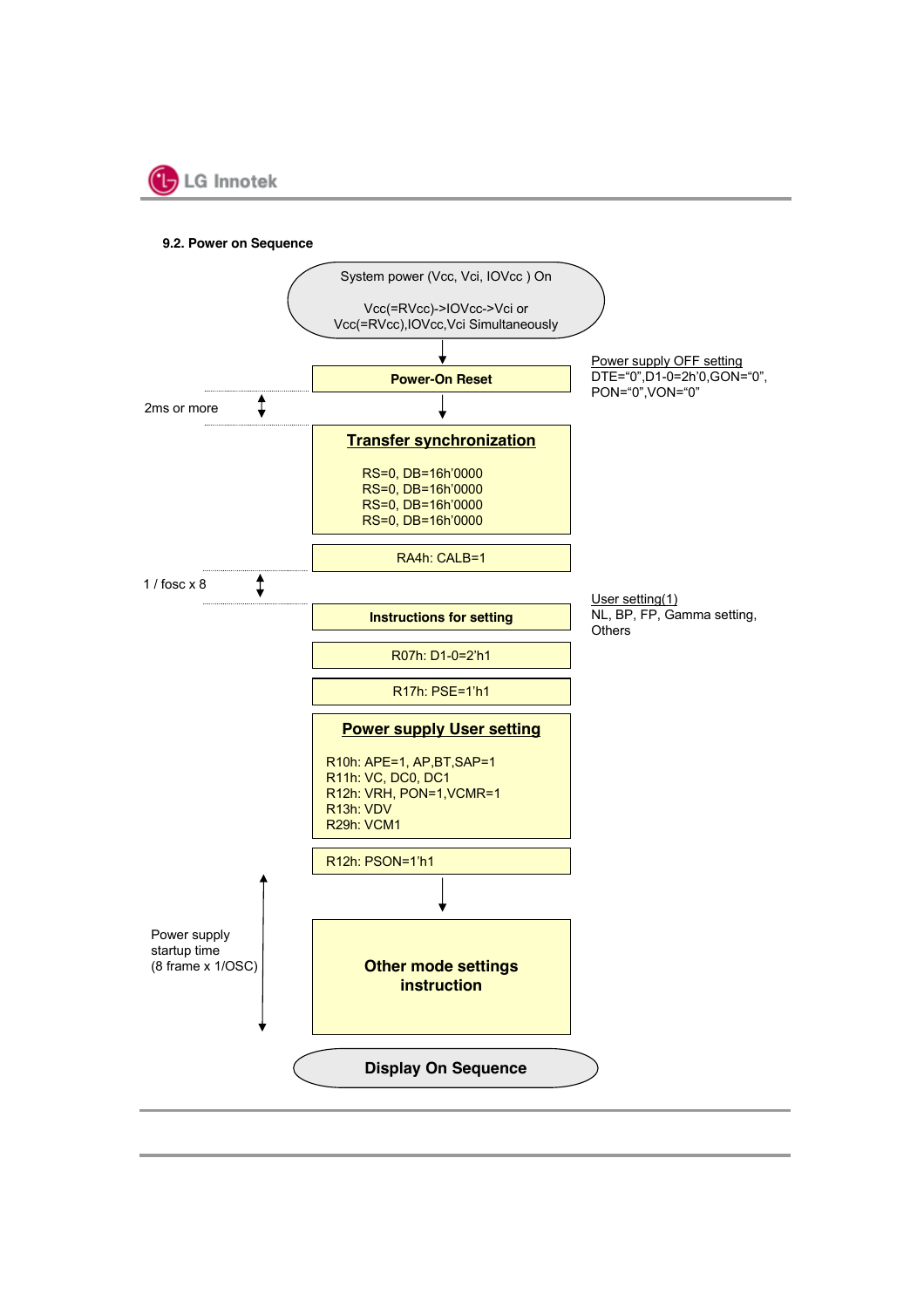

#### **9.3. Power off sequence**

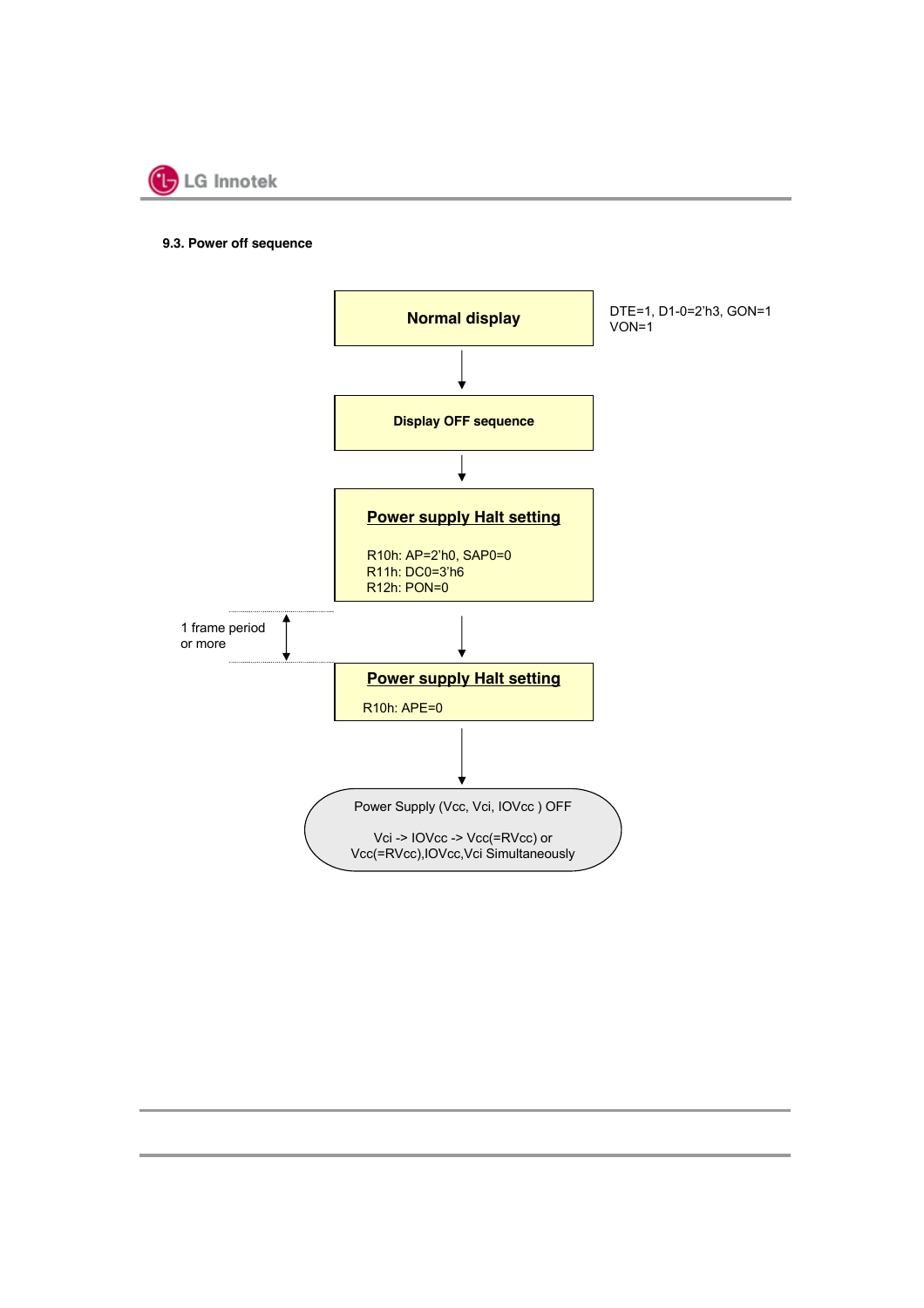

#### **9.4. LCD initial sequence**

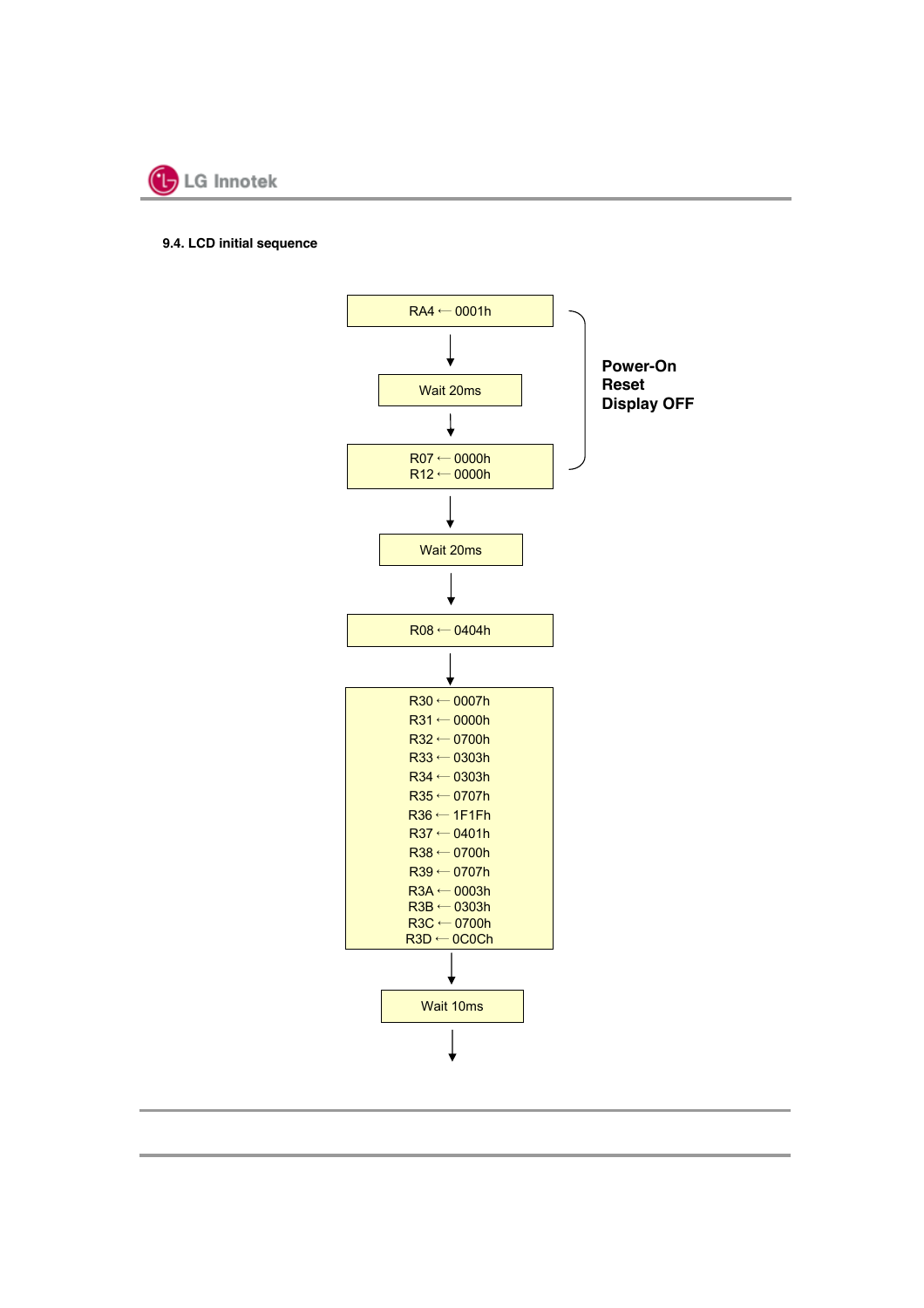

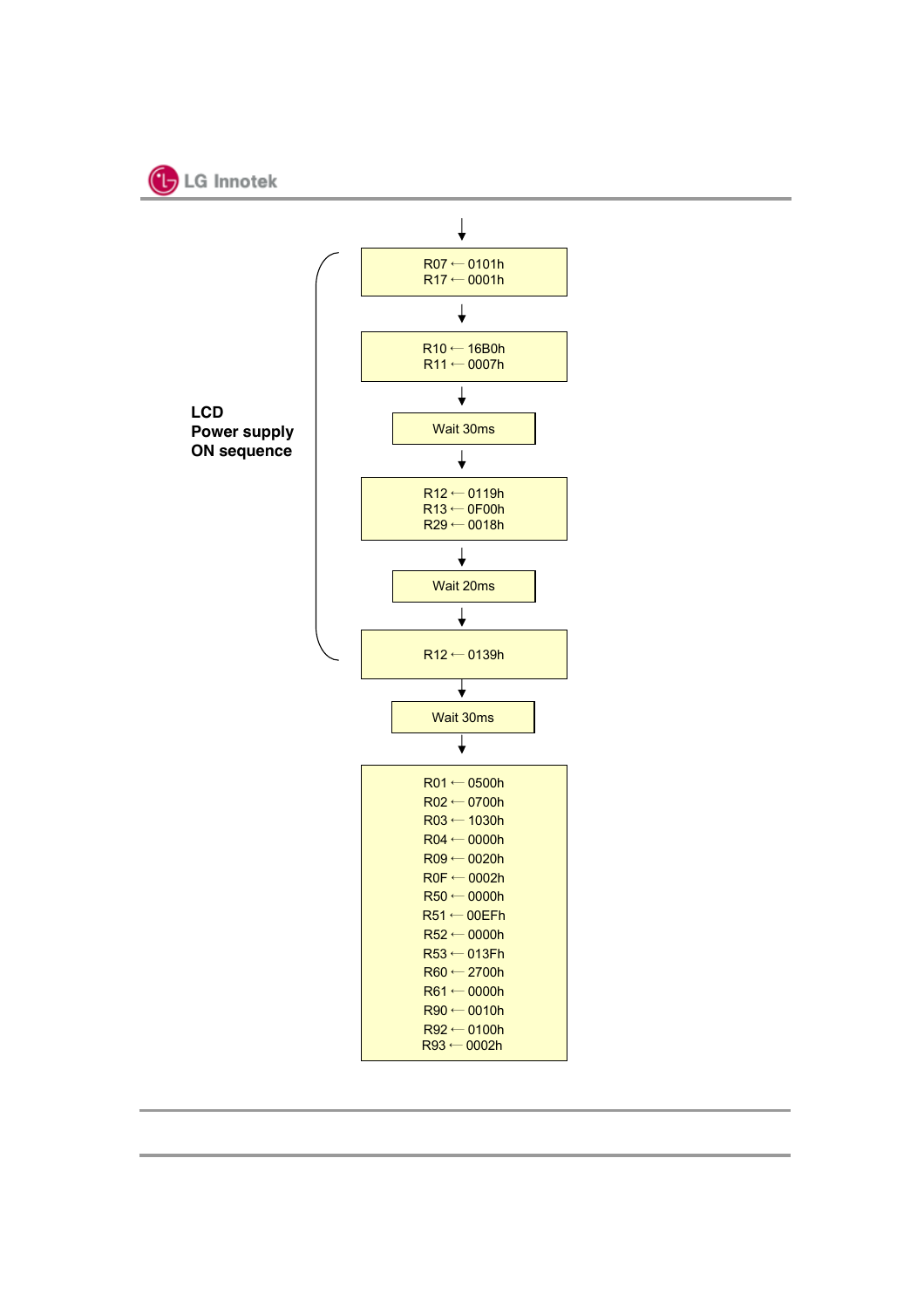

#### **9.5. Display On / Off flow**

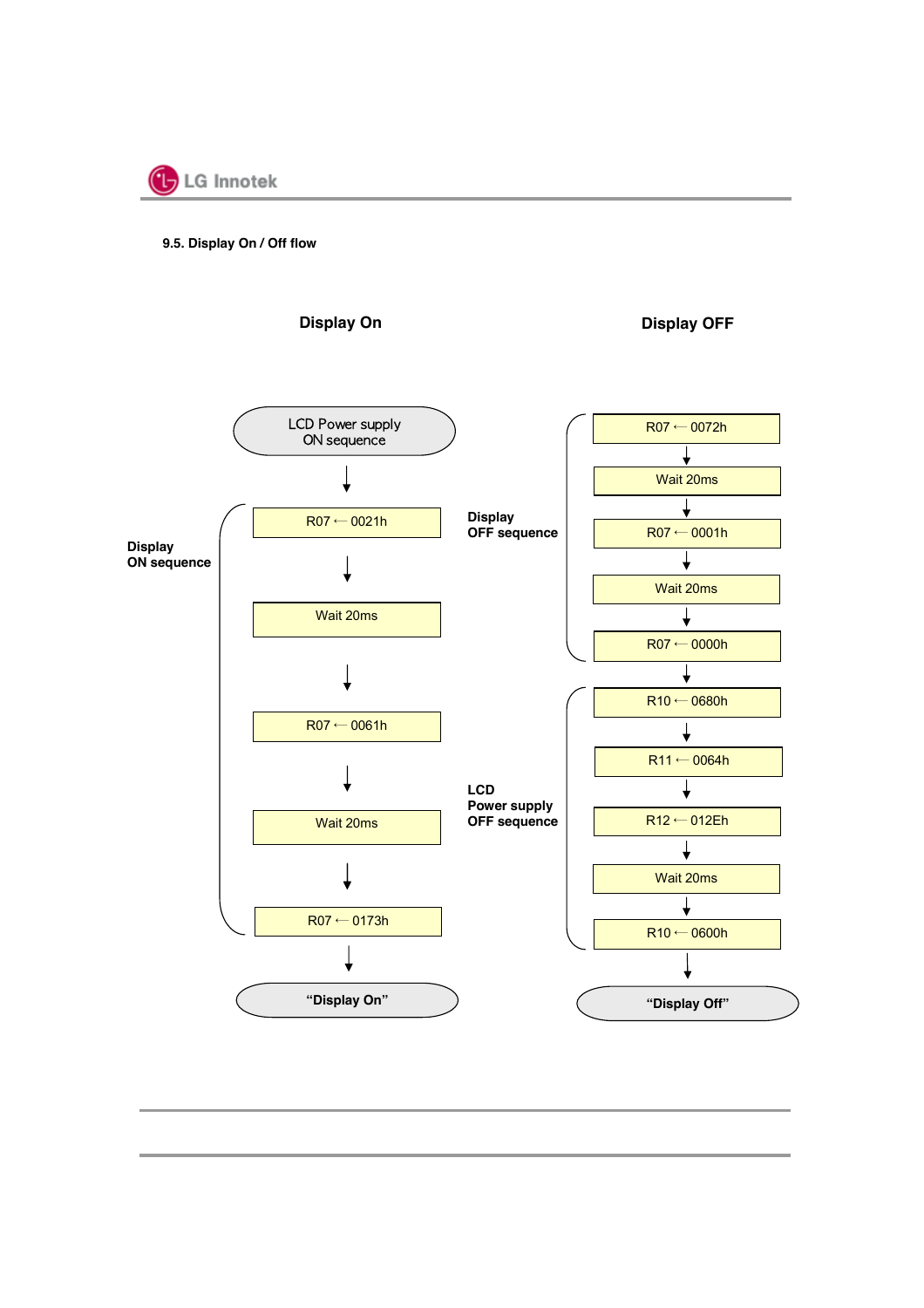

#### **9.6. Standby & Sleep mode set**

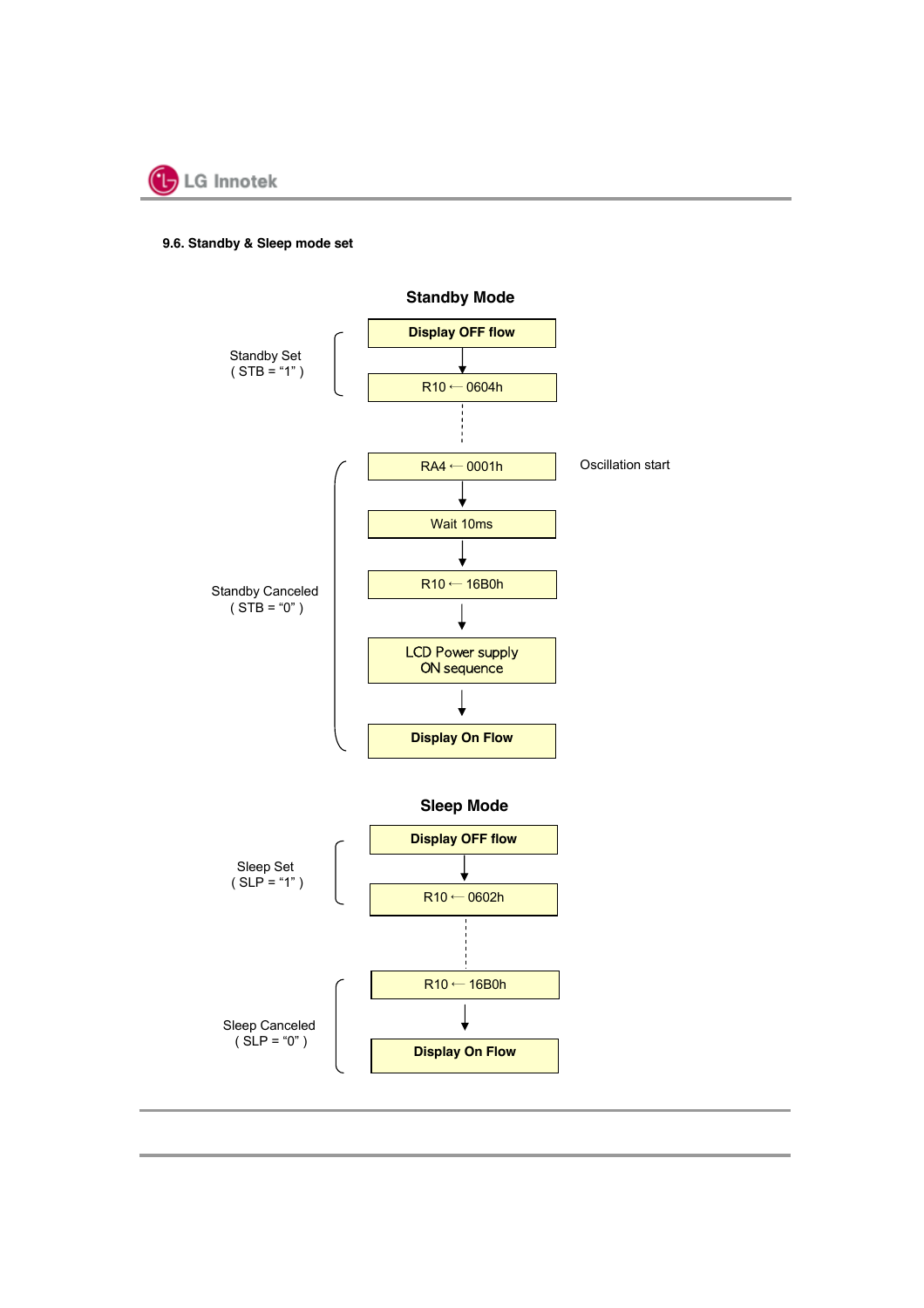

## **10. Timing characteristics**

#### **10.1.1 80-system bus interface operation**



#### **10.1.2 Timing Characteristics**

|                       | <b>Item</b>        | <b>Symbol</b>                     | <b>Unit</b> | <b>Timing</b><br>diagram | <b>Min</b>   | <b>Typ</b> | <b>Max</b> |
|-----------------------|--------------------|-----------------------------------|-------------|--------------------------|--------------|------------|------------|
|                       | Write              | t <sub>CYCW</sub>                 | ns          | 9.1.1                    | 120          | ۰          |            |
| Bus cycle time        | Read               | t <sub>CYCR</sub>                 | ns          | 9.1.1                    | 400          |            |            |
| Enable "Low"          | Write              | $PW_{LW}$                         | ns          | 9.1.1                    | 100          | ۰          |            |
| level pulse width     | Read               | $PW_{LR}$                         | ns          | 9.1.1                    | 200          | -          |            |
| Enable "High"         | Write              | <b>PW<sub>HW</sub></b>            | ns          | 9.1.1                    | 100          | ۰          |            |
| level pulse width     | Read               | $PW_{HR}$                         | ns          | 9.1.1                    | 200          | -          |            |
| Enable rise/fall time |                    | t <sub>WRr</sub> ,w <sub>Rf</sub> | ns          | 9.1.1                    | ۰            | ۰          | 25         |
|                       | Write(RS~CS*, WR*) |                                   | ns          | 9.1.1                    | 0            | ۰          |            |
| Setup time            | Read(RS~CS*, RD*)  | t <sub>AS</sub>                   |             | 9.1.1                    | 10           |            |            |
| Address hold time     |                    | tдн                               | ns          | 9.1.1                    | $\mathbf{2}$ | -          |            |
| Write data setup time |                    | t <sub>DSW</sub>                  | ns          | 9.1.1                    | 25           | ۰          |            |
| Write data hold time  |                    | <b>t</b> <sub>HWR</sub>           | ns          | 9.1.1                    | 5            | -          |            |
| Read data delay time  |                    | t <sub>DDR</sub>                  | ns          | 9.1.1                    |              | -          | 150        |
| Read data hold time   |                    | t <sub>DHR</sub>                  | ns          | 9.1.1                    | 5            | -          |            |

Normal Write Mode  $(HWM=0)$  (IOVcc = 1.65~3.3V, Vcc = RVcc = 2.4~3.3V)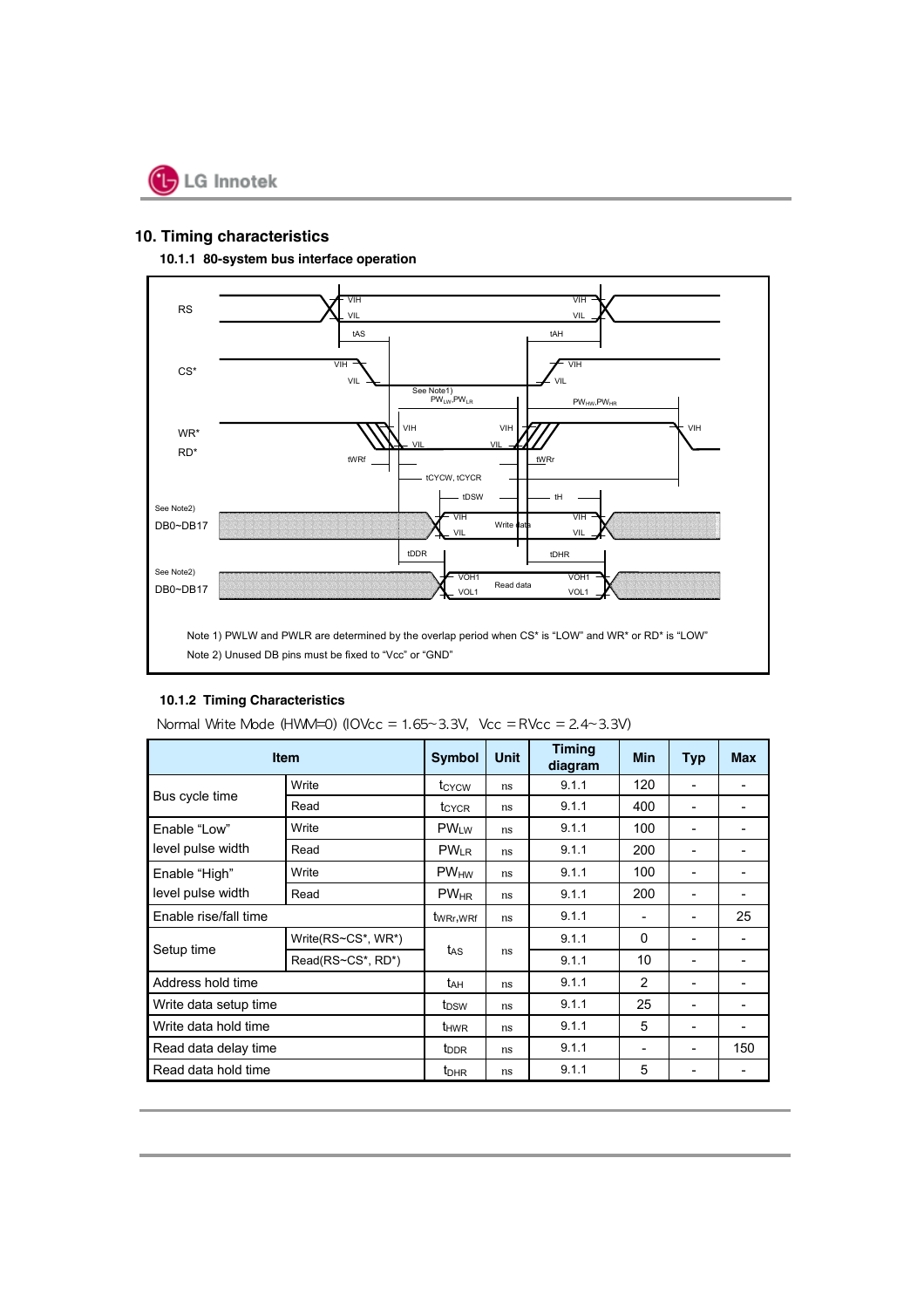

## **10. Timing characteristics**

**10.2.1 RGB interface operation**



#### **10.2.2 Timing Characteristics**

18 bit RGB interface  $(HWM=1)$  (IOVcc = 1.65~3.3V, Vcc = RVcc = 2.4~3.3V)

| <b>Item</b>                   | <b>Symbol</b>                                    | Unit | <b>Timing</b><br>diagram | <b>Min</b> | <b>Typ</b> | <b>Max</b> |
|-------------------------------|--------------------------------------------------|------|--------------------------|------------|------------|------------|
| VSYNC/HSYNC Setup time        | tSYNC                                            | ns   | 9.2.1                    | $\Omega$   |            |            |
| <b>ENABLE</b> setup time      | <b>tENS</b>                                      | ns   | 9.2.1                    | 10         |            |            |
| <b>ENABLE hold time</b>       | <b>tENH</b>                                      | ns   | 9.2.1                    | 20         |            |            |
| DOTCLK low-level pulse width  | $PW_{DL}$                                        | ns   | 9.2.1                    | 40         |            |            |
| DOTCLK high-level pulse width | $\mathsf{PW}_{\mathsf{D}\underline{\mathsf{H}}}$ | ns   | 9.2.1                    | 40         |            |            |
| DOTCLK cycle time             | tCYCD                                            | ns   | 9.2.1                    | 100        |            |            |
| DATA setup time               | tPDS                                             | ns   | 9.2.1                    | 10         |            |            |
| DATA hold time                | <b>tPDH</b>                                      | ns   | 9.2.1                    | 40         |            |            |
| DOTCLK, VSYNC and HSYNC       | trgbr,                                           |      | 9.2.1                    |            |            | 25         |
| rise/fall time                | trabf                                            | ns   |                          |            |            |            |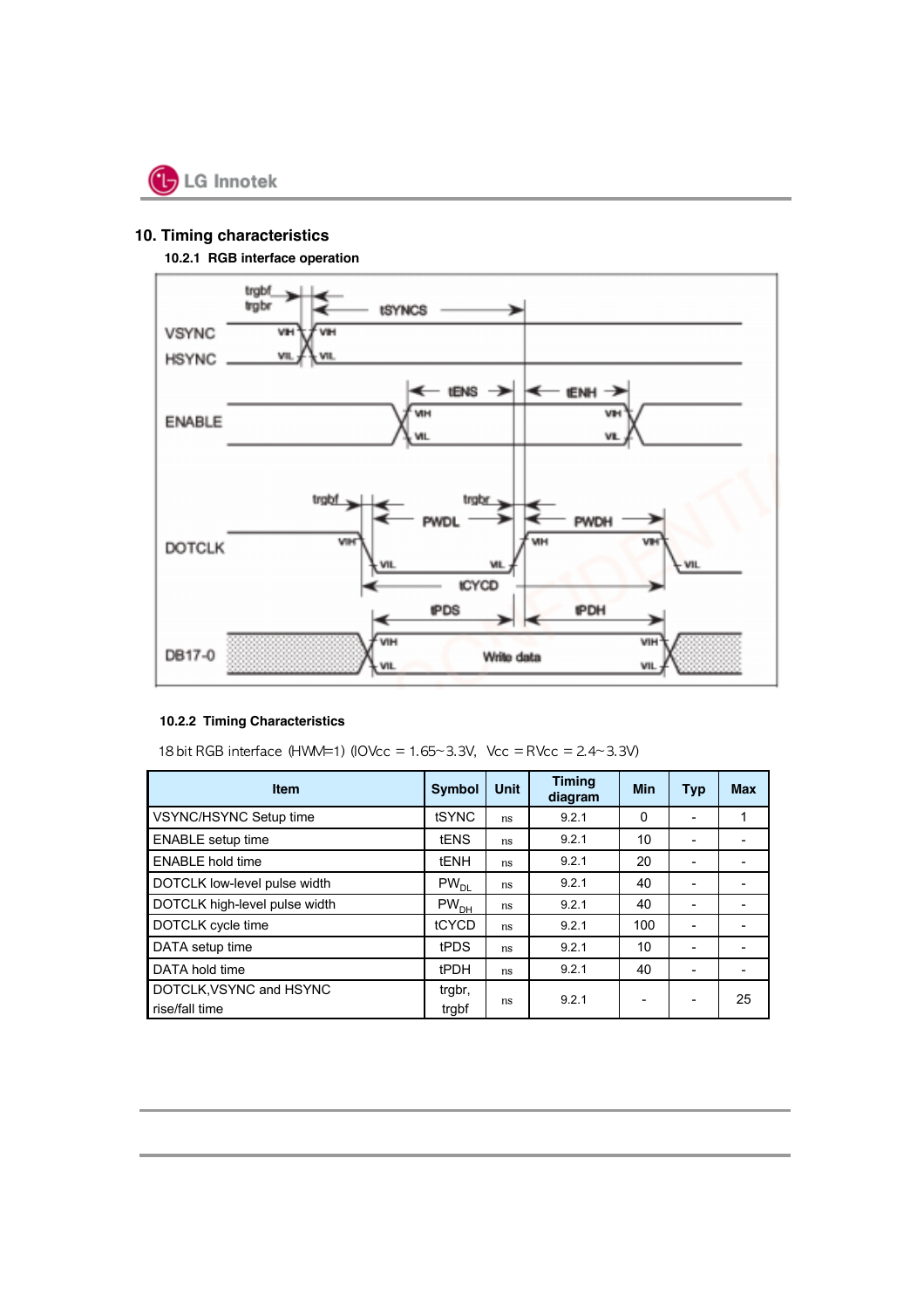

## **10.3 Reset Operation**



(Vdd = 2.8V, Ta=25℃ )

| <b>Item</b>           | <b>Symbol</b>     | Unit    | <b>Timing</b><br>diagram | Min | <b>Typ</b>               | <b>Max</b> |
|-----------------------|-------------------|---------|--------------------------|-----|--------------------------|------------|
| Reset low-level width | t <sub>RES</sub>  | ms      | Page 23                  |     | -                        |            |
| Read rise time        | tr <sub>RES</sub> | $\mu$ s | Page 23                  | -   | $\overline{\phantom{0}}$ | 10         |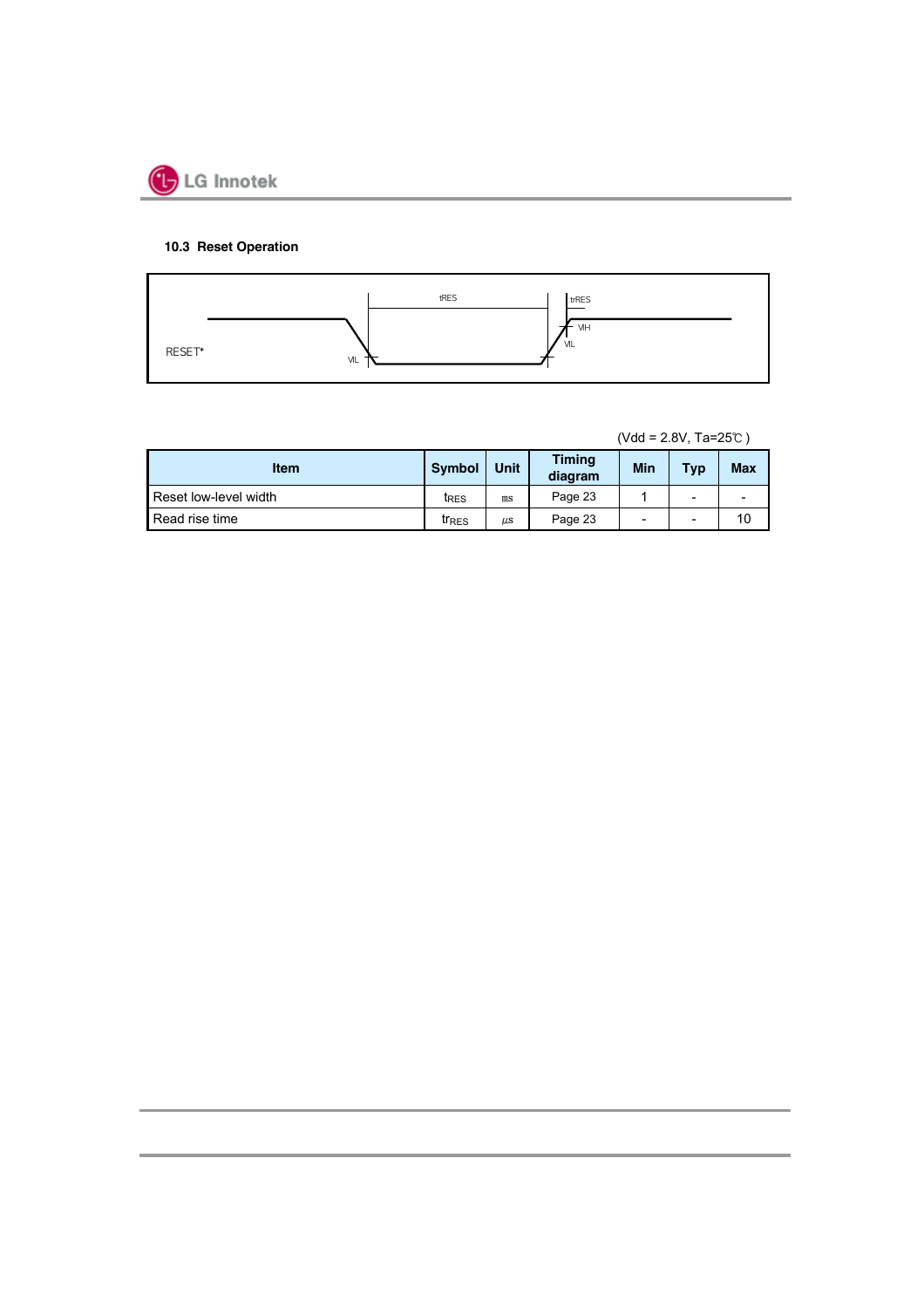

## **11. Reliability and Inspection Standard**

#### **11.1 Reliability**

| <b>No</b>      | <b>Test Item</b>                                     | <b>Test Conditions</b>                                                              | <b>Remark</b> |
|----------------|------------------------------------------------------|-------------------------------------------------------------------------------------|---------------|
| 1              | <b>High Temperature Operation</b>                    | 70℃,96 Hr                                                                           |               |
| $\overline{2}$ | Low Temperature Operation                            | $-10^{\circ}$ , 96 Hr                                                               |               |
| 3              | High Temperature and<br><b>High Humidity Storage</b> | 40℃, 90% RH, 96 Hr                                                                  |               |
| 4              | Low Temperature Storage                              | -20℃ . 24 Hr                                                                        | v             |
| 5              | <b>Thermal Shock</b>                                 | $-30$ °C, $80$ °C (30Min) 5 clcve                                                   |               |
| 6              | <b>Temperature Humidity Cycle</b>                    | 25℃ (5Min)/25% → -20℃ (30Min)/0%<br>→ 25°C (5Min)/25% → 70°C (30Min)/80%<br>5 cycle |               |
| 7              | Electrostatic<br>Discharge test<br>(No operation)    | In accordance with EIAJED-4701C-111<br>00hm, 200pF, $\pm$ 200V<br>3 times discharge |               |

#### **11.2 Fault Judgment Criteria**

After Completing the reliability tests, leave the samples under the room temperature and (25℃ , 40%RH) for the following inspection items.

- (1) No clearly visible defects or deterioration of display quality allowed.
- (2) Contrast ratio should be at least 50% of initial value.
- (3) No function-related abnormalities.
- (4) Current consumption must not exceed 2 times of initial value.
- (5) R, G and B color area must be at least 70% of initial value.

#### **11.3 Inspection Standard**

#### **11.3.1 Inspection Standard for Main LCD**

| <b>No</b>      | <b>Item</b>         | <b>Criterion for Defects</b> | <b>Defect type</b> |
|----------------|---------------------|------------------------------|--------------------|
|                | Non Lighting        | Nothing                      | Major              |
| $\overline{2}$ | Irregular Operation | Nothing                      | Major              |
| 3              | Short               | Nothing                      | Major              |
| 4              | Open                | Nothing                      | Major              |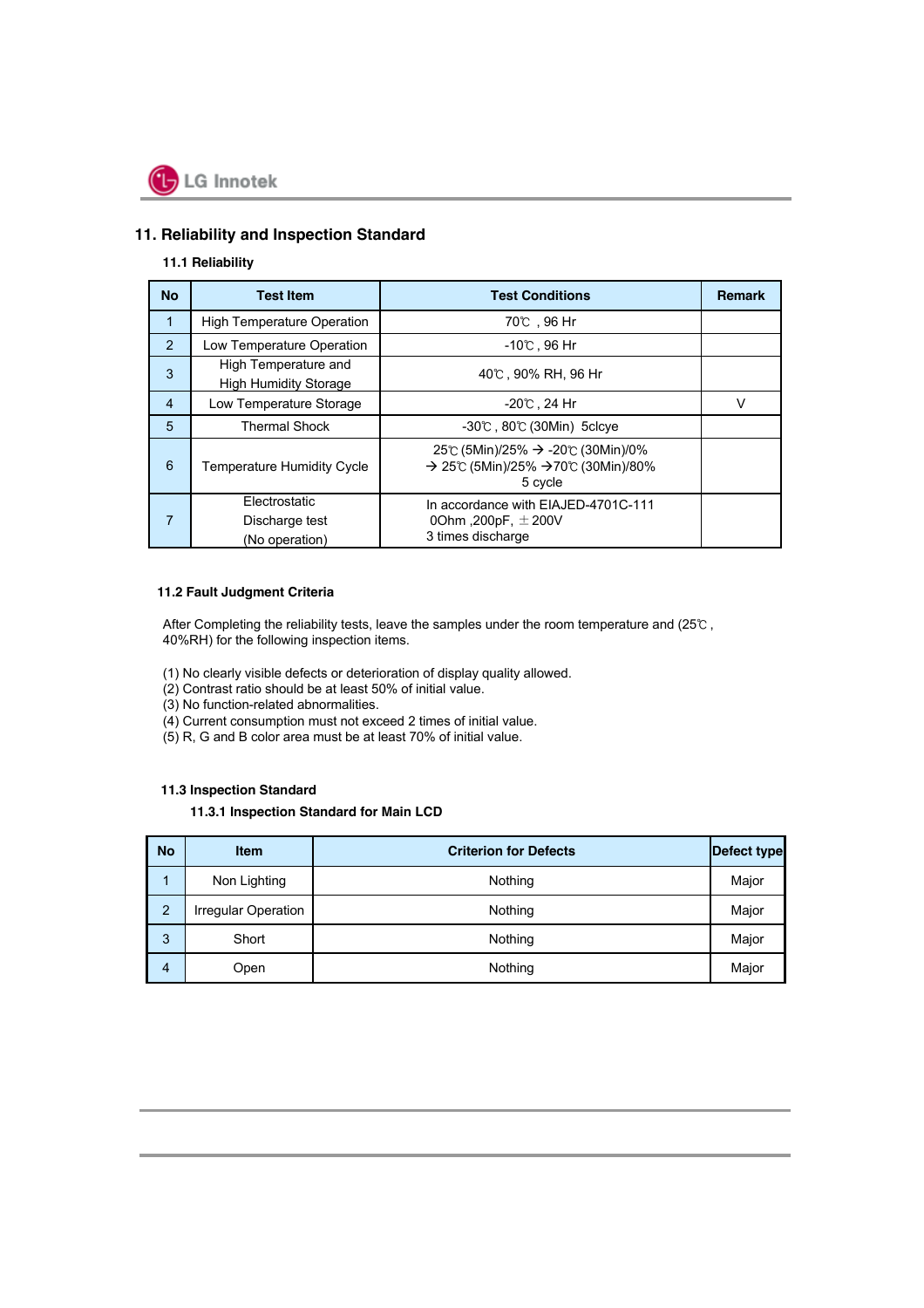

| <b>No</b>      | <b>Item</b>                              | <b>Definition &amp; Criterion for Defects</b>                                                                                         |                          | Defect type |
|----------------|------------------------------------------|---------------------------------------------------------------------------------------------------------------------------------------|--------------------------|-------------|
| 5              | Line defect                              | Definition : Black, white or color line<br>3 or more dot defects on a strait line<br>Criteria: None                                   | Minor                    |             |
| 6              | <b>Back Light</b>                        | 1 No light is rejectable<br>2 Flickering and abnormal lighting are rejectable<br>* In case of the model with back light<br>(E/L, LED) | Major                    |             |
| $\overline{7}$ | Bright dot                               | Definition                                                                                                                            | Acceptable number        | Minor       |
|                |                                          | Visible through 5% ND filter                                                                                                          | $\mathbf 0$              |             |
| 8              | Dark dot                                 | <b>Definition</b>                                                                                                                     | Acceptable number        | Minor       |
|                |                                          | Dark dot at VLCD = 2.5V                                                                                                               | $\mathbf 0$              |             |
|                | Foreign maters                           | Size $\Phi$ (mm)                                                                                                                      | Acceptable number        |             |
| 9              | Size:<br>$\phi$ =Average                 | $\varphi \leq 0.10$<br>$0.10 < \Phi \leq 0.15$                                                                                        | Ignore<br>$\overline{2}$ | Minor       |
|                | diameter                                 | $0.20 < \Phi$                                                                                                                         | 1                        |             |
| 10             | Stains on<br><b>LCD Panel</b><br>Surface | Stains which cannot be removed even when wiped lightly with a<br>soft cloth or similar cleaning too are rejectable.                   | Minor                    |             |
| 11             | Rust in<br>Bezel                         | Rust which is visible in the bezel is rejectable.                                                                                     | Minor                    |             |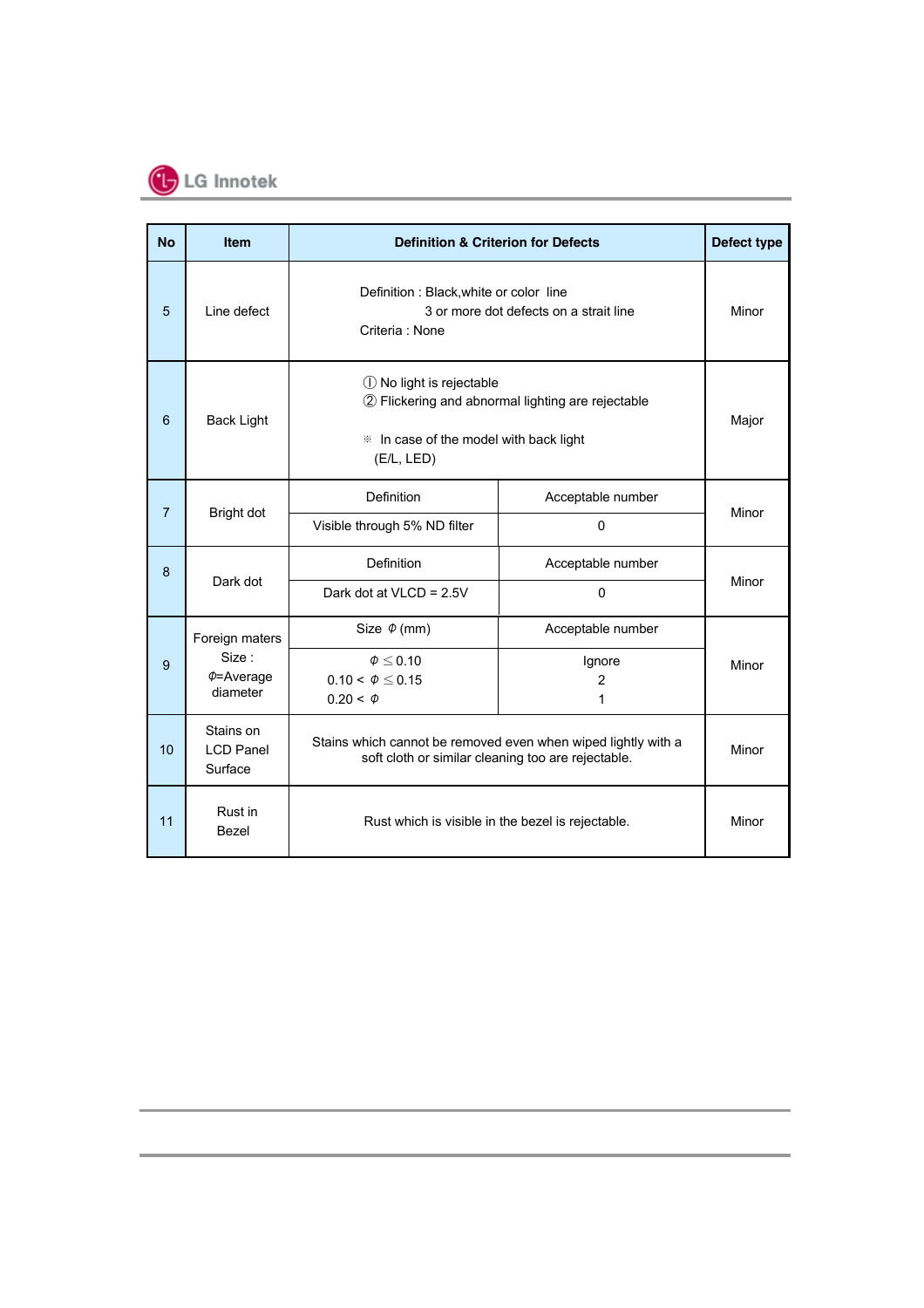

## **11.3.2 Inspection Standard for Touch Panel**

| <b>No</b>      | Item                         | <b>Criterion for Defects(mm)</b>                                        |                                                                                   | <b>Quantity (ea)</b>                 | Defect type |  |  |
|----------------|------------------------------|-------------------------------------------------------------------------|-----------------------------------------------------------------------------------|--------------------------------------|-------------|--|--|
| 1              | <b>Dots</b><br>(Black/White) | 0.25< $\Phi \le 0.35$<br>0.35< $\phi$                                   | $\Phi \leq 0.25$                                                                  | Ignore<br>4<br>$\Omega$              | Minor       |  |  |
| $\overline{2}$ | Lines<br>(Black/White)       | $W \le 0.05$<br>0.05 < W                                                | $L \leq 5$<br>5 < L                                                               | Ignore<br>$\mathbf 0$                | Minor       |  |  |
| 3              | Scratches                    | $W \leq 0.05$<br>0.05 < W                                               | $L \leq 5$<br>5 < L                                                               | Ignore<br>$\Omega$                   | Minor       |  |  |
| 4              | Newton's Ring                | $10mm < (a+b)/2$<br>*Measurement items of 2 <sup>nd</sup> Newton's ring | $(a+b)/2 \leq 10$ mm                                                              | 1<br>$\Omega$<br>(Total No $\leq$ 1) | Minor       |  |  |
| 5              | <b>PET</b> bubbles           | $0.40 < \Phi$                                                           | $\varphi \leq 0.40$                                                               | Ignore<br>$\mathbf 0$                | Minor       |  |  |
| 6              | Dent                         | $0.20 < \Phi$                                                           | $\varphi \leq 0.20$                                                               | Ignore<br>$\mathbf{0}$               | Minor       |  |  |
| $\overline{7}$ | <b>Bagginess</b>             |                                                                         | - Bagginess Gauge<br>Max 0.4mm: Film Edge ~ Center<br>Touch Panel                 |                                      |             |  |  |
| 8              | Corner breakage              |                                                                         | Minor                                                                             |                                      |             |  |  |
| 9              | Side breakage                |                                                                         | $X \leq 2.0$ mm and<br>$Y \leq 2.0$ mm and<br>$Z \leq$ Thickness<br>It is ignored |                                      | Minor       |  |  |
| 10             | Progressive                  |                                                                         |                                                                                   | It is regarded as defective          | Minor       |  |  |

▶ **Remarks** *(The Distance between any allowable defects must be larger than 5mm)*

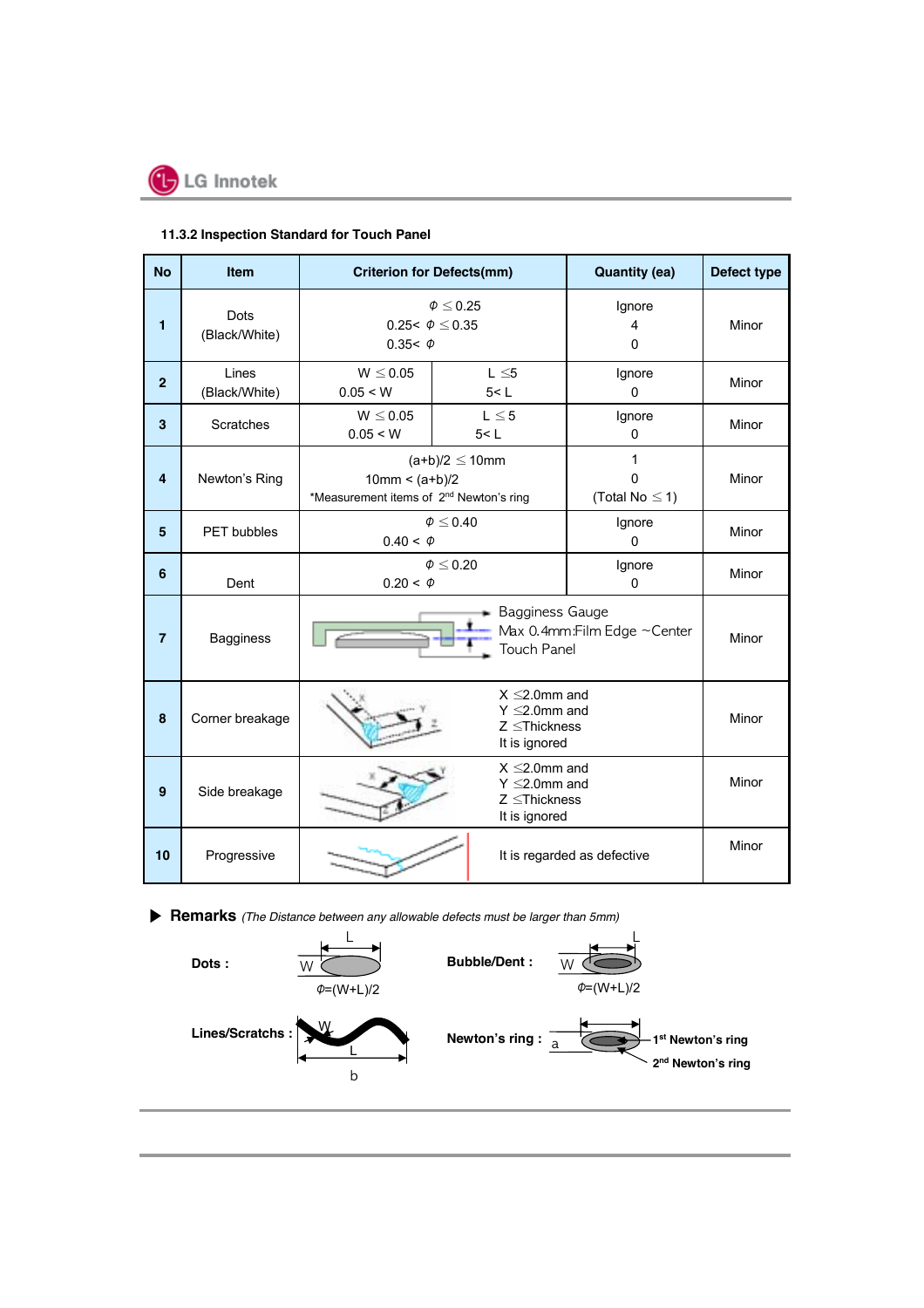

## **12. Outline Dimension**

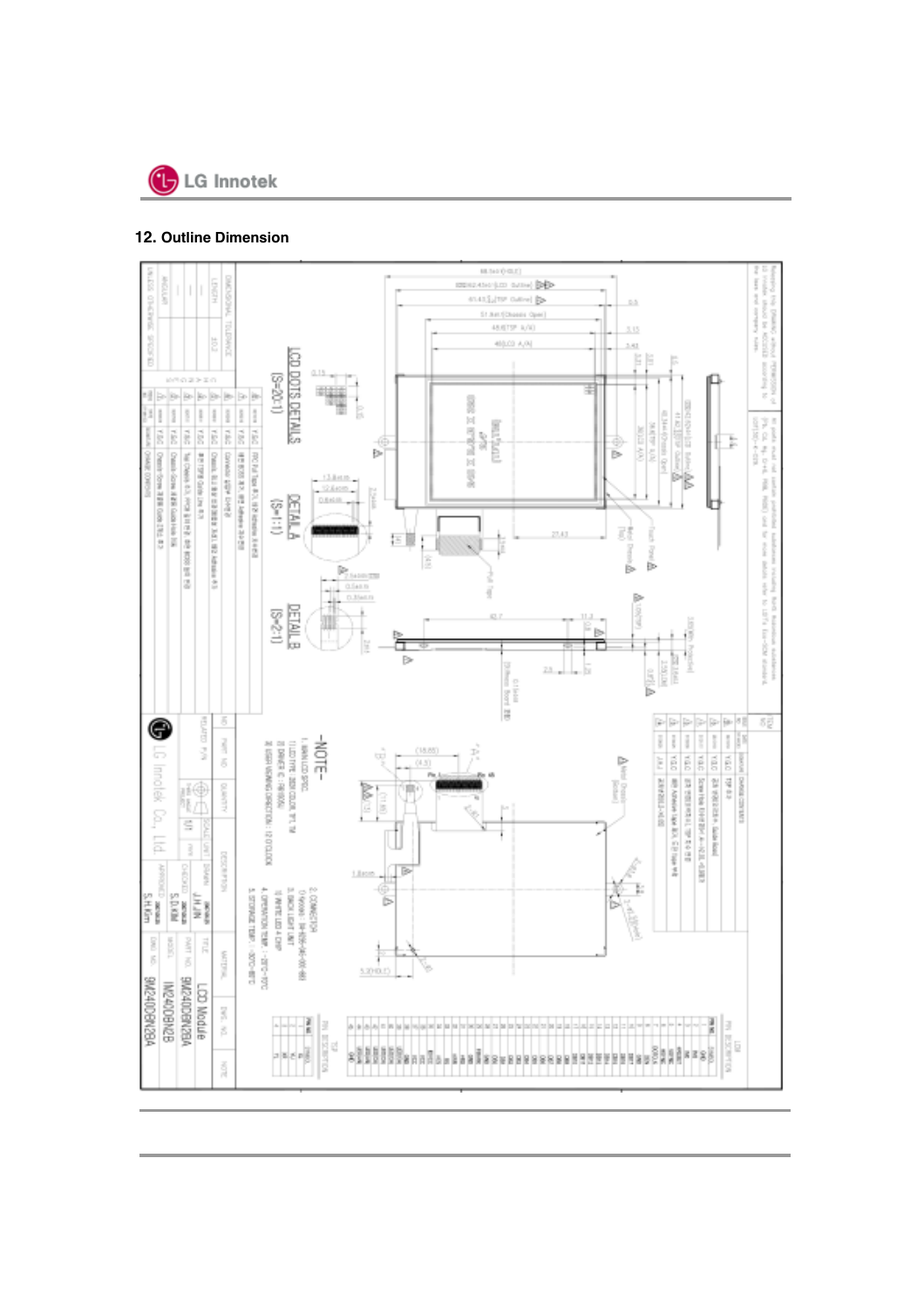

## **13. Packaging**

**13.1 Inner Box Ass'y**



| <b>NO</b> | <b>ITEM</b>         | Quantity | <b>SIZE</b>                         |
|-----------|---------------------|----------|-------------------------------------|
|           | LCD MODULE          | 80       | 68.5(W) X 42.62(H) X 3.6(D)         |
|           | <b>PACKING TRAY</b> | 6        | 380(W) X 278(H)                     |
| 3         | PE-FORM             |          | 390(W) X 280(H) X 5(D)              |
|           | <b>INNER BOX</b>    |          | 410(W) X 292 (H) X 78(D) (Out Line) |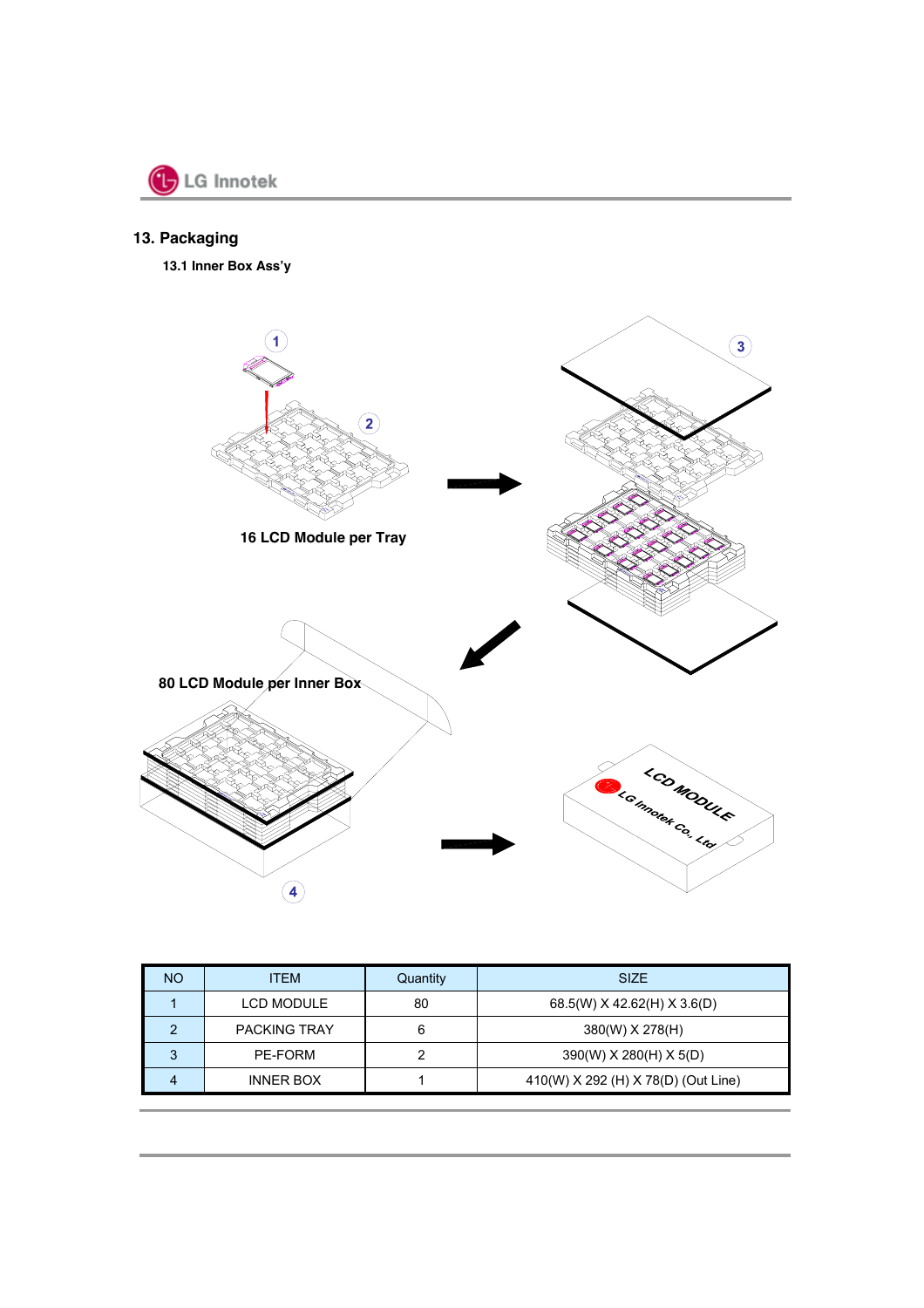

**13.2 Carton Box Ass'y**



| <b>NUM</b> | <b>ITEM</b>      | Quantity | <b>SIZE</b>                         |
|------------|------------------|----------|-------------------------------------|
|            | <b>INNER BOX</b> | 5        | 410(W) X 292 (H) X 78(D) (Out Line) |
|            | PE-BAG           |          | 750(W) X 900(H) X 0.02(t)           |
|            | OPP TAPE         |          |                                     |
|            | LABEL            |          | 125(W) X 66(H)                      |
| 5          | CARTON BOX       |          | 435(W) X 320(H) X 435(D) (Out Line) |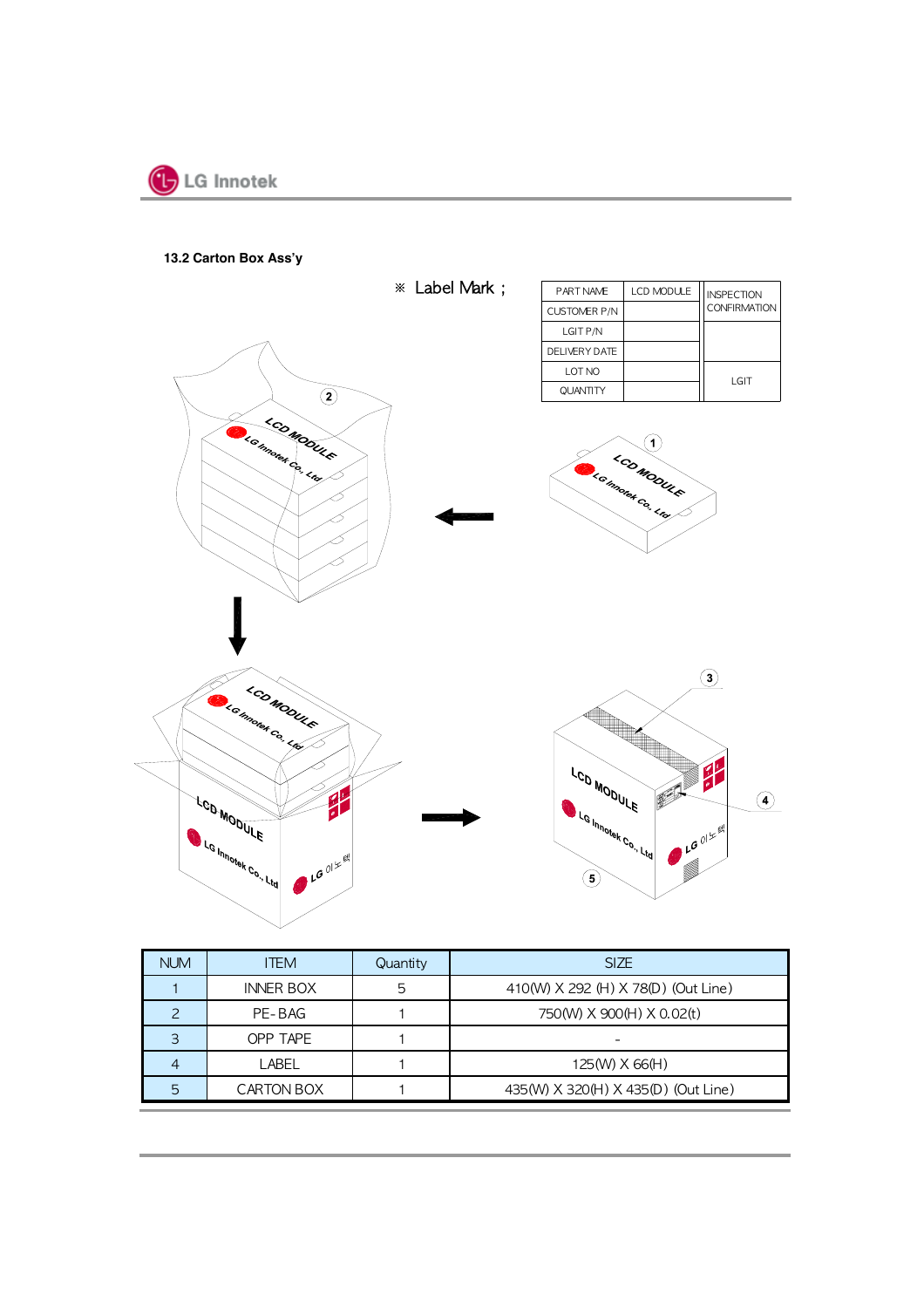

## **13.3 Designation of Lot Mark**

**Lot Mark**



- A : YEAR
- B : MONTH
- C, D : DATE
- E : MAKER CODE

Note:

1. YEAR(A)

| YEAR   2003   2004   2005   2006   2007   2008   2009   2010   2011   2012 |  |  |  |  |  |
|----------------------------------------------------------------------------|--|--|--|--|--|
| Mark                                                                       |  |  |  |  |  |

### 2. MONTH(B)

| MONTH Jan. Feb.   Mar.   Apr.   May.   Jun.   Jul.   Aug.   Sep.   Oct.   Nov.   Dec. |  |  |         |  |       |  |  |
|---------------------------------------------------------------------------------------|--|--|---------|--|-------|--|--|
| Mark                                                                                  |  |  | $23456$ |  | 789A5 |  |  |

3. DATE(C,D)

1~31

4. MAKER CODE(E)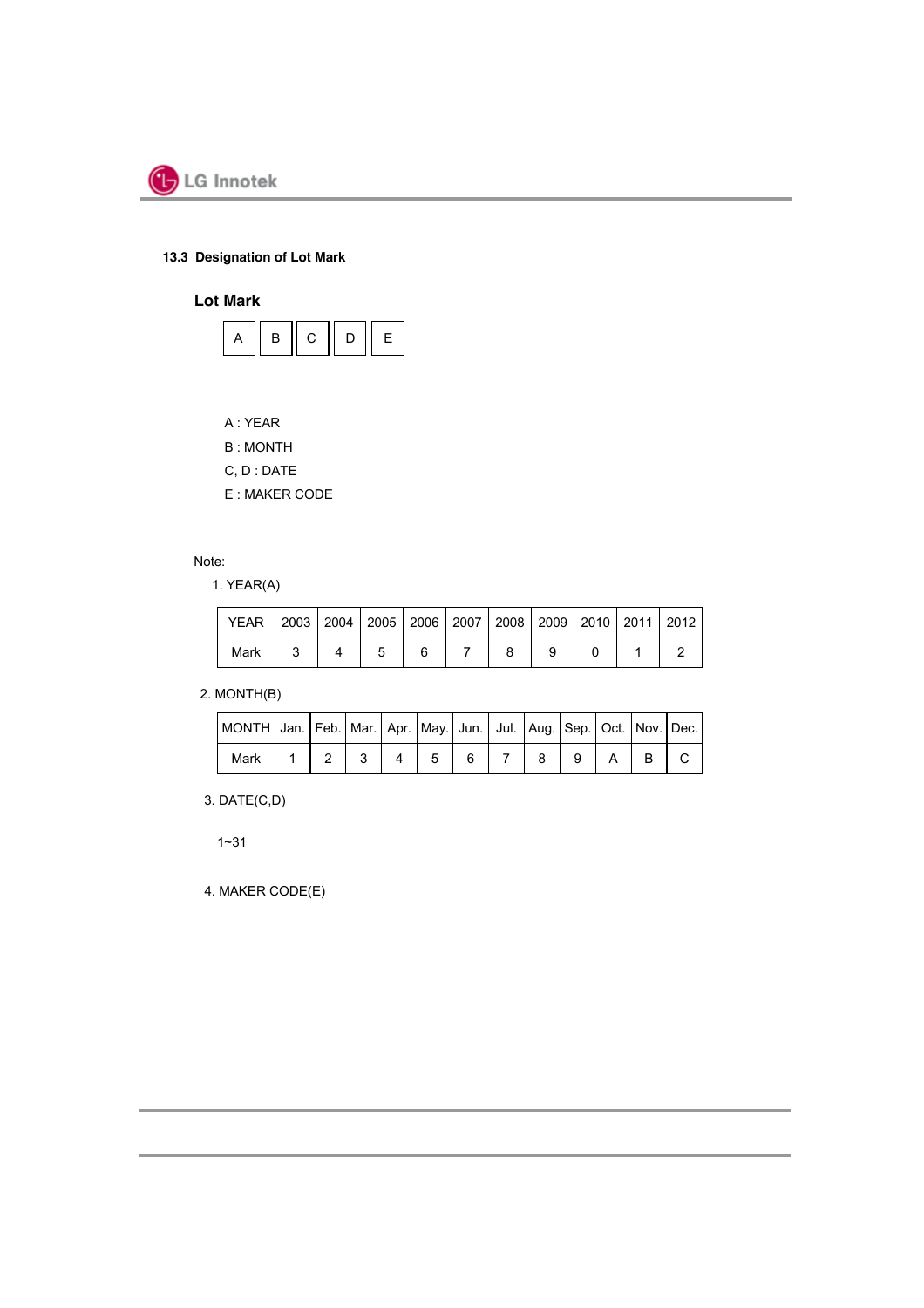

## **Caution AND Handling Precaution**

To avoid causing extended damages such as accidents resulting in injury or death, fire accidents, or social damages or social damages if the LCD module fails, LG Innotek Display Technology is always endeavor to maintain sufficient quality of the LCD module in process of designing and manufacturing.

Please pay attention to the followings when you use this TFT LCD Module.



#### **1) DISASSEMBLING OR MODIFICATION**

Do not disassemble or modify the modules. Sensitive parts inside LCD module may be damaged, and dusts or scratches may mar the displays. Toshiba Matsushita Display Technology does not warrant the modules, if customer disassembled or modified them.

#### **2) BREAKAGE OF LCD PANEL**

Do not Ingest liquid crystal material, Do not Inhale this material, and Do not Permit this material to contact the skin, if glass of LCD panel is broken. If liquid crystal material contacts the skin, mouth or clothing, take the following actions immediately.

In case contact to the eye or mouth, rinse with large amount of running water for more than 15 minutes. In case contact to the skin or clothing, wipe it off immediately and wash with soap and large amount of running water for more than 15 minutes. The skin or closing may be damaged if liquid crystal material is left adhered. In case ingestion, rinse out the mouth well with water. After spewing up by drinking large amount of water, get medical treatment.

#### **3) GLASS OF LCD PANEL**

Be careful with chips of Grass that may cause injuring fingers or skin, when the glass is broken.

#### **4) ABSOLUTE MAXIMUM RATINGS**

Do not exceed the absolute maximum rating values under the worst probable conditions caused by the supply voltage variation, input voltage variation, variation in parts' constants, environmental temperature, etc., otherwise LCD module may be damaged.

#### **5) POWER PROTECTION CIRCUIT**

Employ protection circuit for power supply, whenever the specification specifies it.

A suitable protection circuit should be applied, based on each system design.

A fuse is not fitted to this module. Therefore, without a suitable power-supply protection device, dust or partial circuit failure may cause overheating and/or burning , which may lead to injury.

#### **6) DISPOSAL**

Always comply with all applicable environmental regulations, when disposing of the LCD.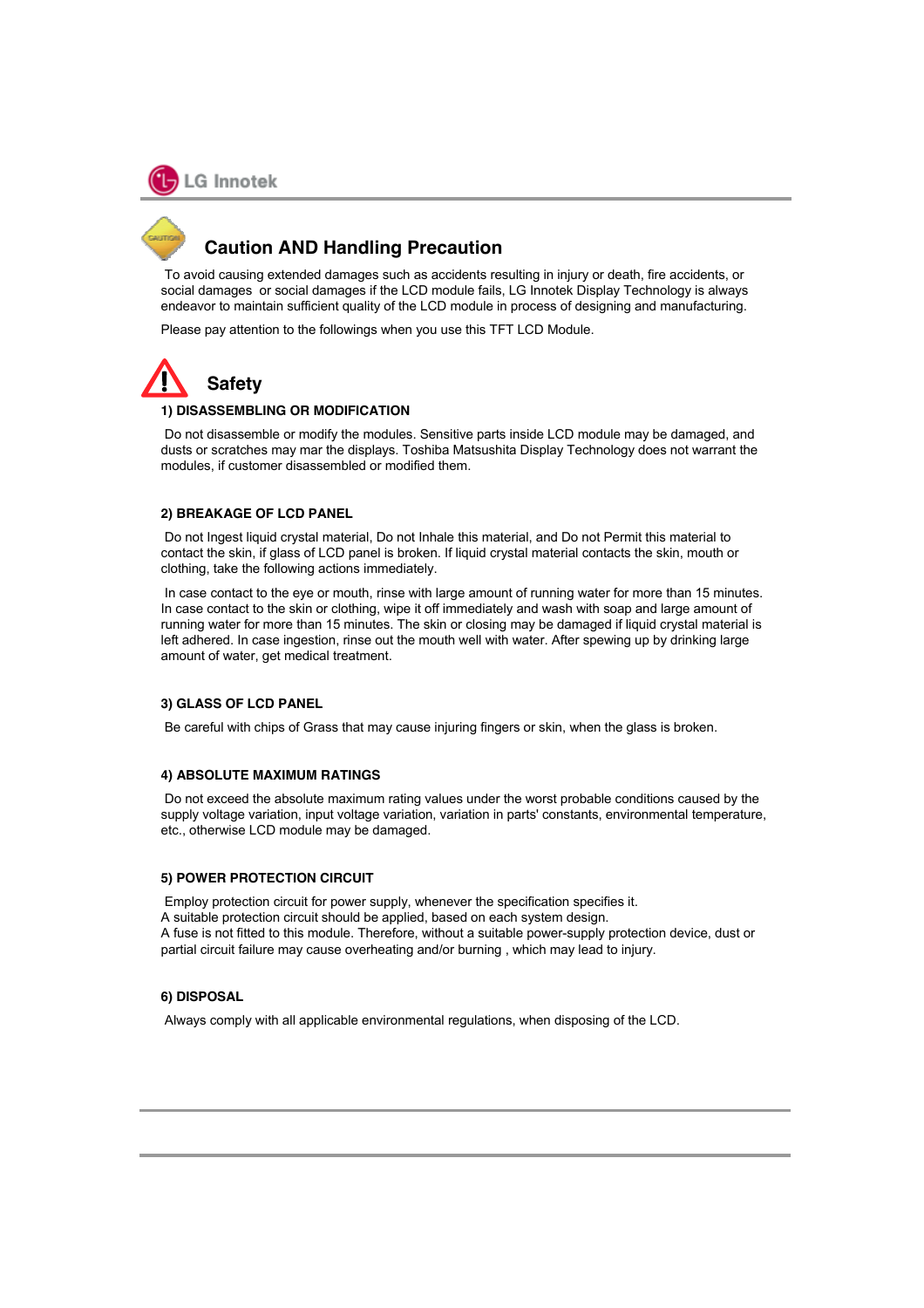

#### **7) EDGES OF PARTS**

Be careful with edges of glass parts and metal frame, it may cause injuring. For designing the system, give special consideration that the wiring and parts do not touch those edges.

#### **8) RECOMMENDED OPERATING CONDITIONS**

Don't exceed "the recommended operation conditions" in this specification. The performance and quality of the LCD module are warranted only when the LCD module is used within "the recommended operation conditions". To use the LCD module over "the recommended operation conditions" may have bad influence on the characteristics and reliability of the LCD module and may shorten the life of the LCD module.

Therefore, when designing the whole set, not to be over "the recommended operation conditions", you should fully take care of supply voltage change, characteristic of connection parts, serge of input-and-output line , and surrounding temperature.

# **Installation in Assembly**

#### **1. ESD (ELECTRO-STATIC DISCHARGE) PREVENTION**

The circuit used in LCD module is very sensitive to ESD. The following caution should be taken when installing LCD module to an enclosure of the system in order to prevent damage of circuit used in LCD module.

#### **1) HUMIDITY**

Ambient humidity of working area is recommended to be higher than 50%(RH) in order to avoid ESD.

#### **2) GROUNDING**

- Person handling LCD modules should be grounded with wrist band.
- Tools like soldering iron and screw drivers and working benches should be grounded.
- Grounded electro-conductive mats are recommended to be covered on the floor of working area and surface of working benches.
- The grounding should be done through a resister of 0.5~1Mohms in order to prevent spark of ESD.
- **3) Be careful with touching metal portion of testing instruments in order to prevent unnecessary ESD.**

#### **4) Do not touch the electrode area of PCB and electrical parts like LSI, capacitor, connector pin, etc.**

#### **5) IONIZER**

Using ionizer (an antistatic blower) is recommended at working area in order to reduce electro-static voltage.

#### **6) REMOVING PROTECTION FILM**

When removing protection film from LCD panel, peel off the tag slowly (more than one second) while blowing with ionizer toward the peeling face to minimize ESD which may damage electrical circuit.

#### **2. DUST AND STAIN PREVENTION**

#### **1) WORKING AREA**

Reduce dust level in working area. Especially the level of metal particle should be decreased, otherwise electrical circuit in LCD module may be damaged due to short circuit by metal particles.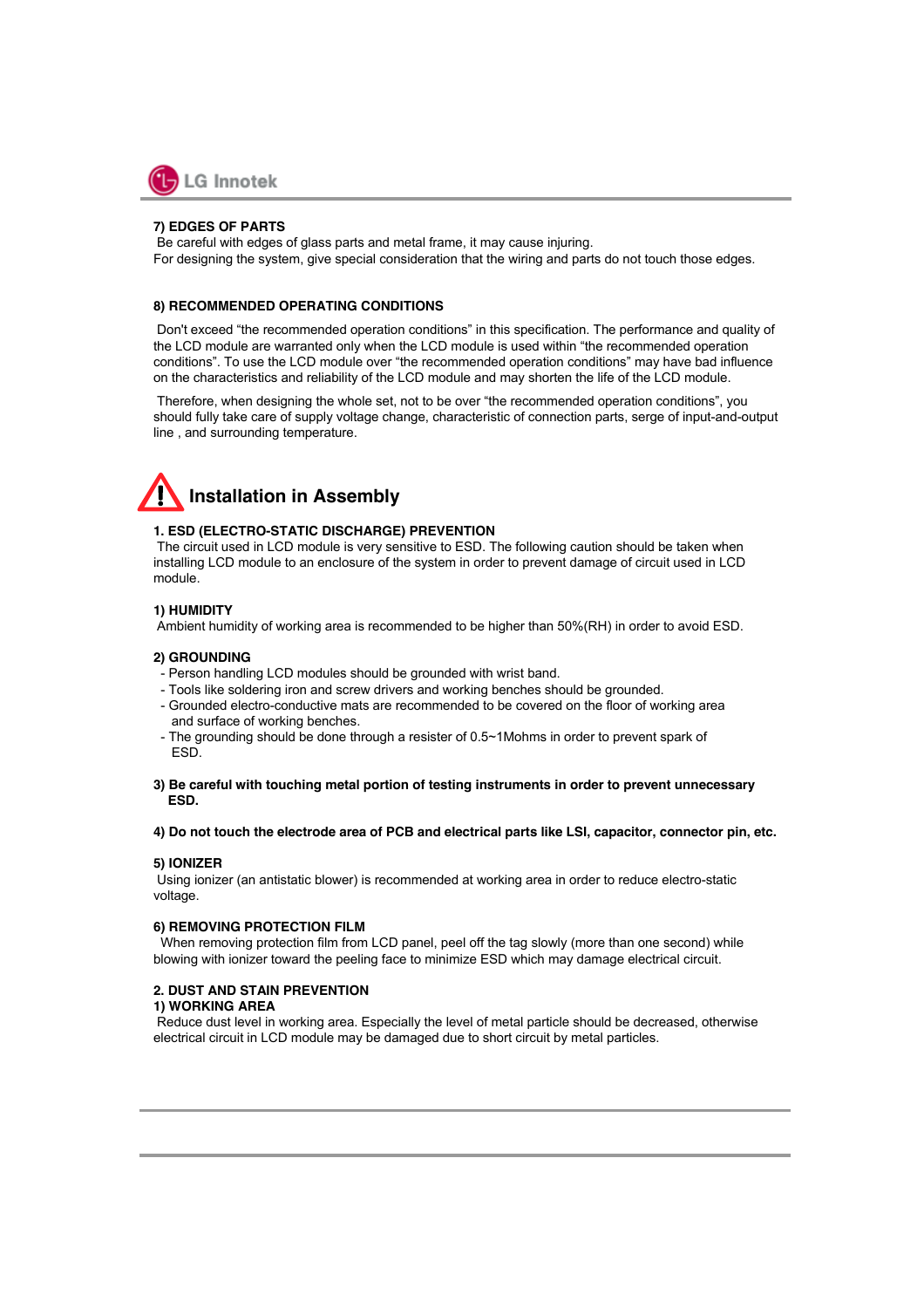

#### **2) FINGER PRINT**

Use finger stalls or soft and dust-free gloves in order to keep clean appearance of LCD module when handled for incoming inspection and assembly.

#### **3) PROTECTION FILM**

LCD module may be shipped with "protection film" on LCD panel in order to prevent from scratches and dust. It is recommended to remove the film at later process of assembling.

#### **4) WIPING OFF DUST ON THE PANEL**

When LCD panel becomes dirty, wipe the panel surface off softly with absorbent cotton or another soft cloth. If necessary, breathe upon the panel surface and then wipe off immediately and softly again. Be careful not to spill organic solvents into the inside of LCD module. The solvents may damage driver IC and PCB area used inside module. The polarizer laminated to LCD panel and adhesives may be damaged by the solvents, so do not use any organic solvents for wiping off LCD panel.

#### **5) ADHESIVE ON LCD PANEL**

Be careful not to attach adhesive, grease, etc., on LCD panel, because it is difficult to remove them without any damages on LCD panel.

#### **6) WATER SPOTS ON THE PANEL**

Avoid the dewing or water condensation.

Wipe off a spot or spots of water or mist on LCD panel softly with absorbent cotton or another cloth as soon as possible if happened, otherwise discoloration or stain may be caused. And, damage may occur if water penetrates the inside.

#### **3. INSTALLING LCD MODULE TO THE ENCLOSURE 1) INSTALLING LCD MODULE TO THE ENCLOSURE**

Do not bend or twist LCD module even momentarily when the LCD module is installed into the system. Bending or twisting the LCD module may cause permanent damage.

When the FPC is bent, the radius of FPC curvature must be more than value of recommendation to prevent bending and twisting forces from affecting the connection of FPC.

Even temporary bending or twisting sometimes causes damage.

#### **2) INTERFACE**

Do not fasten screws, with catching interface FPC between LCD module and the enclosure. This may cause bending of LCD module, or become the cause of a failure by damaging FPC.

#### **4. MECHANICAL FORCES**

#### **1) CARRY**

Hold the side of the plastic frame when you carry an LCD module by hand. If an LCD is carried using the FPC, it is likely to be damaged and the LCD will then malfunction. If you turn on the LCD with a broken FPC, it may cause smoke or burning.

Protection (eg gloves) for fingers and hands is recommended to avoid injury by broken glass.

#### **2) STRONG MECHANICAL SHOCK**

Avoid strong mechanical shock, such as dropping the LCD from the work bench, or knocking it against a hard object.

These may cause the glass panel to crack, or cause other mis-operation.

#### **3) EXCESSIVE FORCE**

Avoid applying excessive force, like pushing the surface of LCD panel. This may cause scratches or breakage of the panel, or a failure of the module.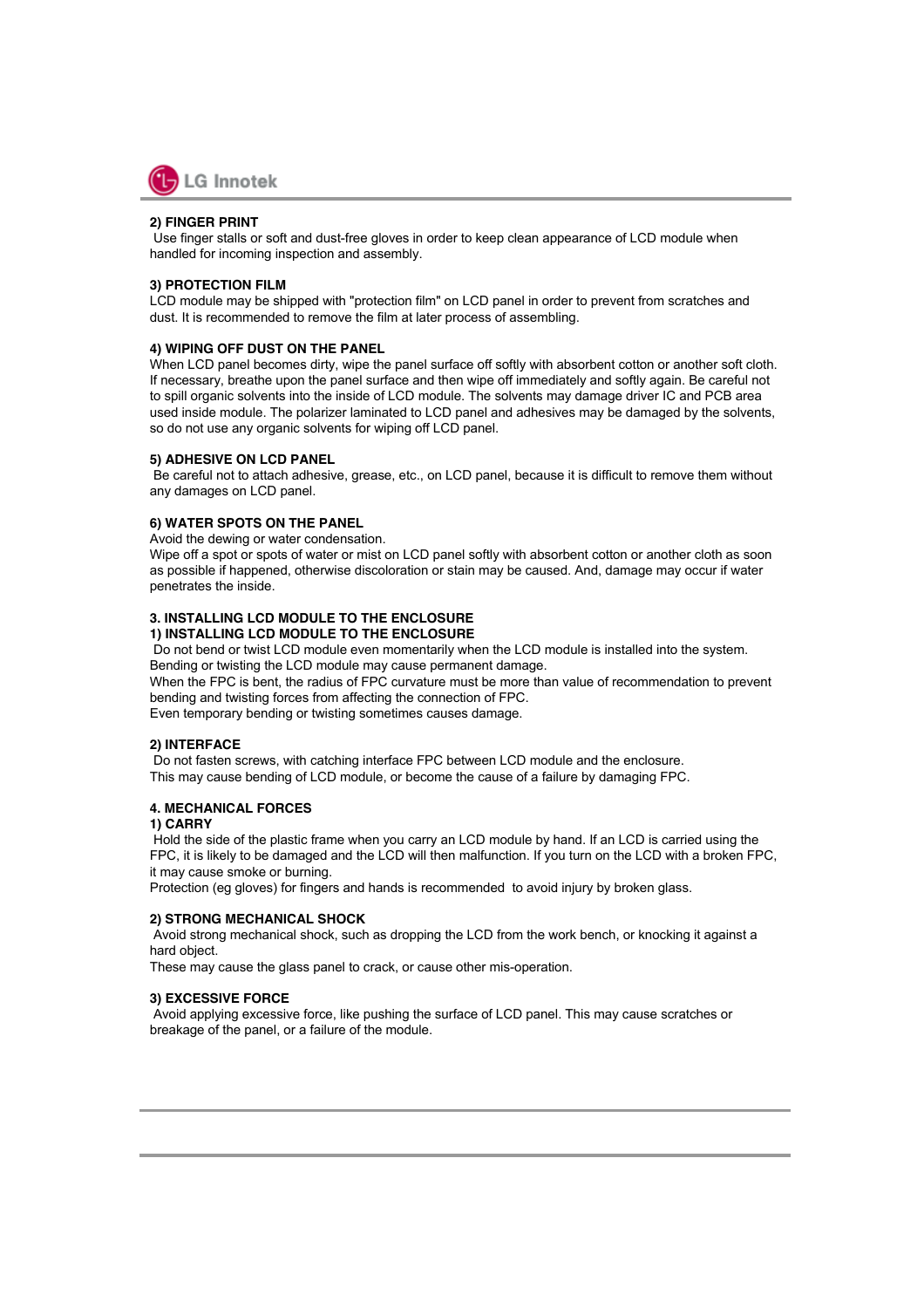

#### **4) SCRATCHES ON THE PANEL**

Do not put heavy object such as tools, books, etc., and do not pile up LCD modules. Be careful not to touch the surface of the polarizer with any hard and sharp object. These parts are so sensitive and can easily be scratched, even if protected by a film.

#### **5)Connector**

When inserting or disconnecting the connector into a connector of the LCD module, care should be taken to ensure that no strong external force is applied to the connector on the LCD module side. A strong external force applied to the connector or the FPC may damage their connections.

When assembling a module into a system, pay extra attention to ensure that no part such as the FPC etc. should be caught between the case of the system and the module. Make sure that the input signal connector of a module is securely and correctly connected to the connector on the system, not skewed, or incompletely connected.

Inputting a signal etc. into the module with connectors incorrectly inserted may cause a circuit component or components to malfunction.

#### **6) FPC**

When inserting or disconnecting the connector of the LCD module into a connector of the system, care should be taken to ensure that no strong external force is applied to the FPC on the LCD module side. A strong external force applied to the FPC may damage their connections.

When assembling a module into a system, pay extra attention to ensure that no part such as the FPC etc. should be caught between the case of the system and the module.

Make sure that the input signal connector of a module is securely and correctly connected to the connector on the system, not skewed, or incompletely connected. Inputting a signal etc. into the module with connectors incorrectly inserted may cause a circuit component or components to malfunction. Be careful not to pull or damage the FPC cables, to avoid mechanical damage in FPC and connection part of FPC and cell.

#### **5. OPERATION**

#### **1) POWER SUPPLY**

Power supplies should always be turned off during the assembly process.

Do not connect or disconnect the power cables and connectors with power applied to LCD module. This may cause damage to the LCD module circuit.

In operating module at the inspection process, and so on, the supply voltage and signals of driving device must satisfy the sequence of power supplies and signals described in this specifications.

#### **2) GAS**

Do not expose the LCD module to any gas which is not normally contained in the atmosphere, it may cause mis-operation or defects.

#### **3) USED FOR LONG TERM**

When a LCD module is used for a long term, the characteristics of LCD module might be changed and it may be out of the standard of "4.3 Optical Specifications" due to LED discoloration. LED has the characteristics of shifting optical characteristics by the long term use.